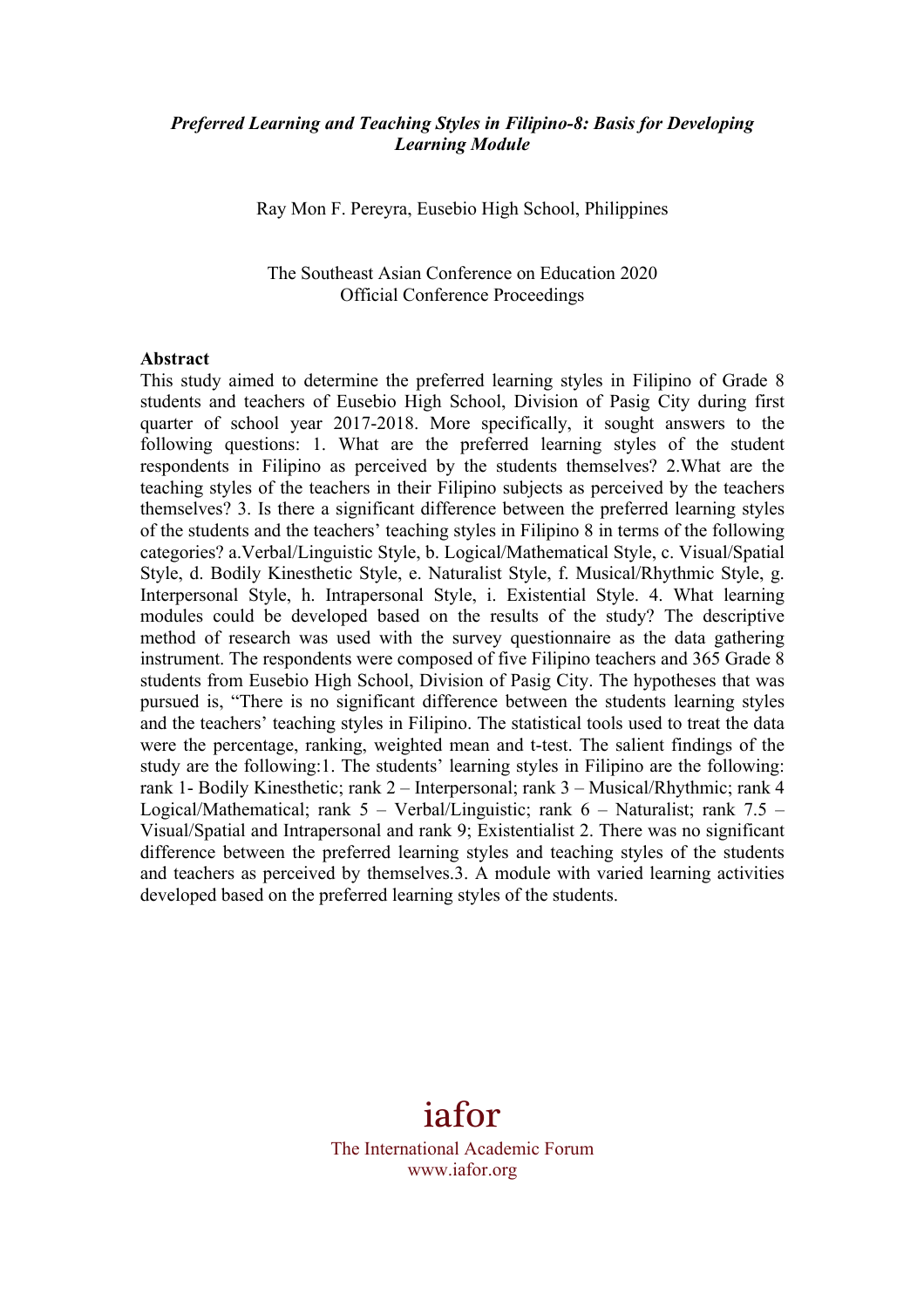#### **Introduction of the Research**

The teachers' goal in their teaching is to have their students learning, so how the teachers will achieve their goal? How, the teacher will follow the trend of the speed changing world most specially in the teaching profession? How will the educators will adjust to student's preferred learning style? According to some studies and research it will help a lot if the teachers will use different kinds of strategies and styles in their teaching that matches the learning styles of the learners resulting for better and easy way of learning.

Many people recognize that each person prefers different learning styles and techniques. Learning styles group common ways that people learn. Everyone has a mix of learning styles. Some people may find that they have a dominant style of learning, with far less use of the other styles. Others may find that they use different styles in different circumstances. People can develop ability in less dominant styles, as well as further develop styles that they already use well. By recognizing and understanding the learning styles of students, the teachers can use techniques better suited to their students.

A learning style is a student's consistent way of responding to and using stimuli in the context of learning. Learning styles are not really concerned with *what* learners learn, but rather *how* they prefer to learn. Learning styles are points along a scale that help the teachers to discover the different forms of mental representations; however, they are not good characterizations of what people are or are not like. The teachers should not divide the population into a set of categories (i.e., visual and auditory learners). What these various instruments attempt to do is to allocate a person on some point on a continuum (similar to measuring height or weight). In other words, they should do not pigeonhole people as they are all capable of learning under almost any style, no matter what their preference is.

The following are the reasons for adjusting one's preferred teaching style to different teaching methods as cited by Fiedler, to suit to the learners needs. An effective teacher should be creative enough to implement teaching methods that meet the styles and needs of the students. To challenge learners to use both brain domains. Creative teaching methods stimulate learning based on the learners' learning style. To check one's predictability. Knowing one's preferred teaching styles can help avoid being predictable. To challenge oneself to be versatile. To learn other styles for variations of teaching and learning strategies. To create love for learning. Once the love for learning is established in every learner, any method will work.

Teachers, it is generally espoused the common belief that students learn and develop through exposure – that the content is all – important. Teachers have been accustomed to a traditional learning process where one who knows (the teacher) presents the ideas to one who does not (the student). Many people prospered under the traditional lecture system, where the focus was on the coverage of the material through teaching by telling. This approach may work for others but it may not work for the majority of today's students. Students are changing dramatically, and teachers must respond to those changes. What happens, for example, when the learning is not on the same "wavelength" as the teacher – when the connections simply aren't there? If one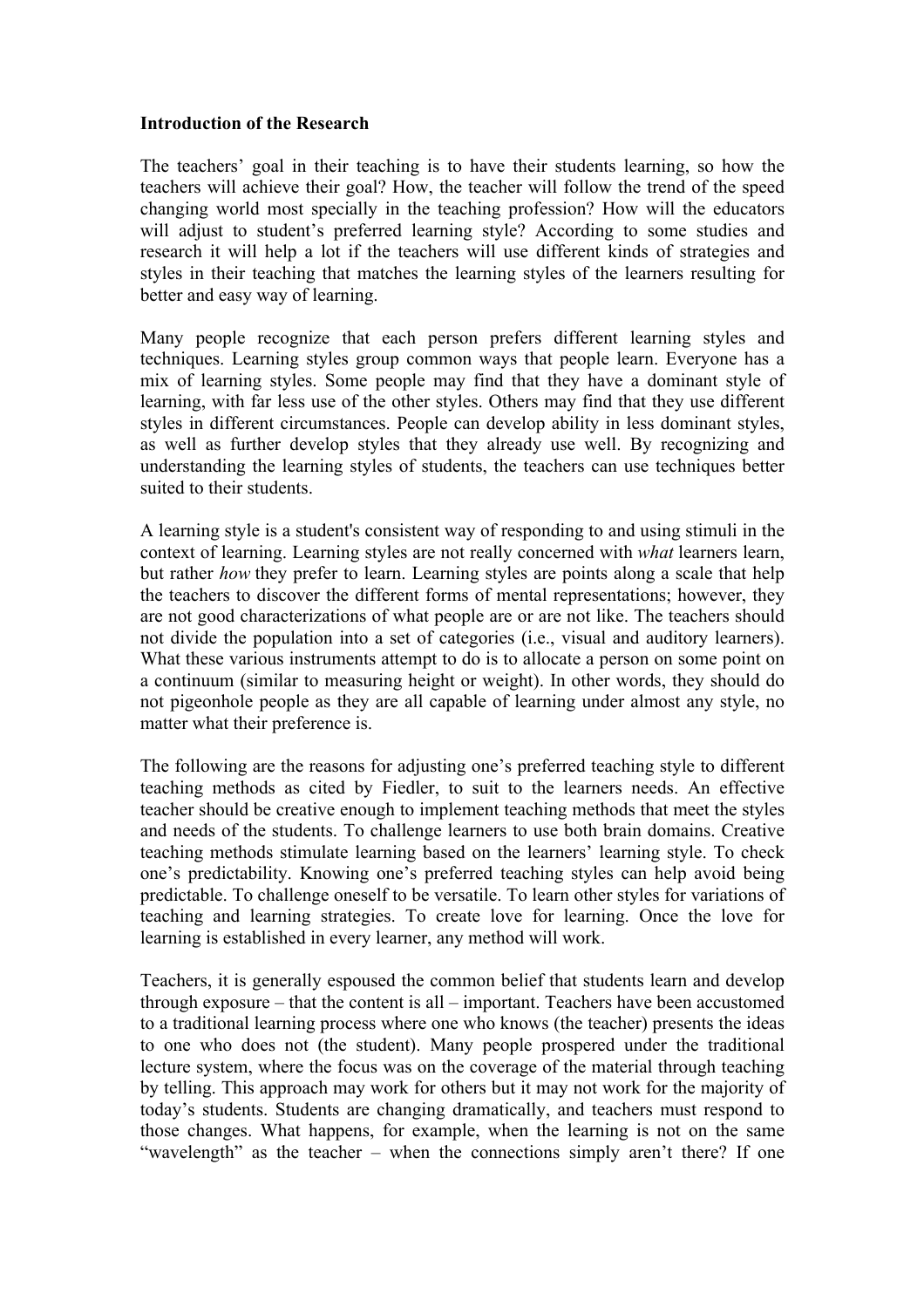believes that what one teaches has real value, then one can benefit from understanding the effect of how it is being presented and to whom.

This concern motivated the researcher to discover the preferred learning styles of a high school second year students in Eusebio High School, that he can use or a basis for developing a teaching activities in teaching Filipino.

The researcher believes that each person prefers different learning styles and techniques. Everyone has a mix of learning styles. Some people may find that they have a dominant style of learning, with far less use of the other styles. Others may find that they use different styles in different circumstances. There is no right mix. Nor are your styles fixed. You can develop ability in less dominant styles, as well as further develop styles that you already use well.

The researcher want to study on the preferred learning style of the Grade VIII students to be able to develop a teaching activity specially in teaching Filipino, a teaching activities that suites to the preferred learning styles of the high school students today. A teaching activities that will help the teacher and the students for better and easiest way of learning. A teaching activity that based on the result of the study that fits and appropriate the modern way of learning of our youth today. An activity that the students will surely enjoy and loved to do, so we can say that learning is easy to achieve.

Being a teacher for more than ten (10) years, the researcher observed that it is very important to match one's teaching style to the learning styles of students to get them to perform best inside the classroom. The reason why students do not excel, or at least perform is that because most teachers fail to recognize and analyze the students' learning style preferences.

By knowing the various learning styles of the students, the teachers may seek to find various methods and techniques so that performance inside the classroom can be maximized, hence, students' academic performance could be at a greater extent and also to have a basis in developing a module or a teaching activities in deepening learning in Filipino.

#### **Literature Review**

To deepen the knowledge and insights on the present study, a number of books, periodicals, and articles from the internet were perused to gather pertinent information which were used by the researcher in conceptualizing this study. These are presented in the forthcoming discussion:

Individual differences play an important role in academic achievement of the students. There have been many attempts to address the problem of low academic achievement and some factors have been identified in explaining academic achievement. Among the numerous variables researched, demographic status, intelligence, behavioral characteristics, and psychological factors, namely, attitudes, self-esteem, self-efficacy and self-concept have been used to explain academic achievement. Besides differences in ability, which are not easy to control, students have specific learning styles that may influence their academic achievement. Being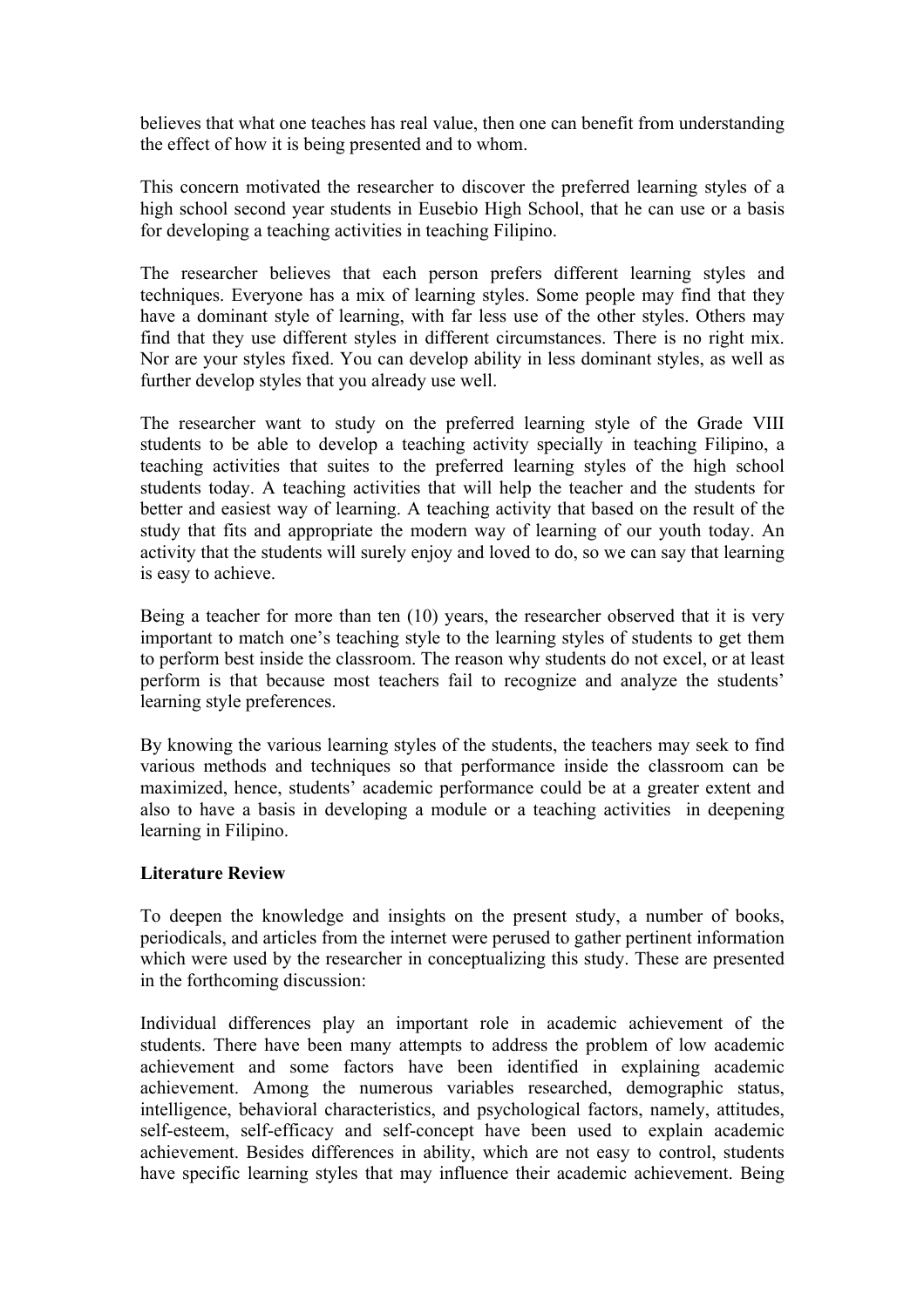aware of learning styles and their roles in academic achievement is of a great importance for educational psychologists, teachers and researchers.

Gardner's theory initially listed seven intelligences which work together: linguistic, logical-mathematical, musical, bodily-kinesthetic, spatial, interpersonal and intrapersonal; he later added an eight, naturalist intelligence and says there may be a few more. The theory became highly popular with K-12 educators around the world seeking ways to reach students who did not respond to traditional approaches, but over time, "multiple intelligences" somehow became synonymous with the concept of "learning styles." In this important post, Gardner explains why the former is not the **latter** 

Gardner's theory, an intelligence encompasses the ability to create and solve problems, create products or provide services that are valued within a culture or society. The nine intelligences, as he further explained have the following as keypoints: 1) All human beings possess all nine intelligences in varying degrees; 2) Each individual has a different intelligence profiles; 3) Education can be improved by assessment of students' intelligence profiles and designing activities accordingly; and 4) Each intelligence occupies a different area of the brain. These nine intelligences may operate in consort or independently from one another.

Gardner described each of the categories of the multiple intelligences, as follows:

**Verbal/Linguistic**. This intelligence refers to an individual's ability to understand and manipulate words and languages. Everyone is thought to possess this intelligence at some level. This includes reading, writing, speaking, and other forms of verbal and written communication. People with strong rhetorical and oratory skills such as poets, authors, and attorneys exhibit strong linguistic intelligence.

**Logical/Linguistic**. The category of intelligence refers to an individual's ability to do things with data: collect, organize, analyze, and interpret, conclude and predict. Individuals strong in this intelligence see patterns and relationship. These individuals are oriented toward thinking: inductive and deductive logic, numeration, and abstract patterns. Teachers can strengthen this intelligence by encouraging the use of computer programing languages, critical thinking, linear outlining, cognitive stretching exercises, science-fiction scenarios, logic puzzles, and through the use of logical/sequential presentation of subject matter.

**Visual/Spatial.** This intelligence refers to the ability to form and manipulate a mental model. Individuals with strength in this area depend on visual thinking and very imaginative. People with this king of intelligence tend to learn most readily from visual presentations such as movies, pictures, videos, and demonstrations using models and props. These individuals often daydream, imagine and pretend. They are good in reading diagrams and maps and enjoy solving mazes and jigsaw puzzles. Teachers can foster this type of intelligence by utilizing charts, graphs, diagrams, graphic organizers, videotapes, color, art activities, doodling, microscopes and computer graphics software.

**Bodily Kinesthetic**. This intelligence characterizes people who process information through the sensations they feel in the bodies. These people like to move around, touch the people they are talking to and act things out. They are good at small and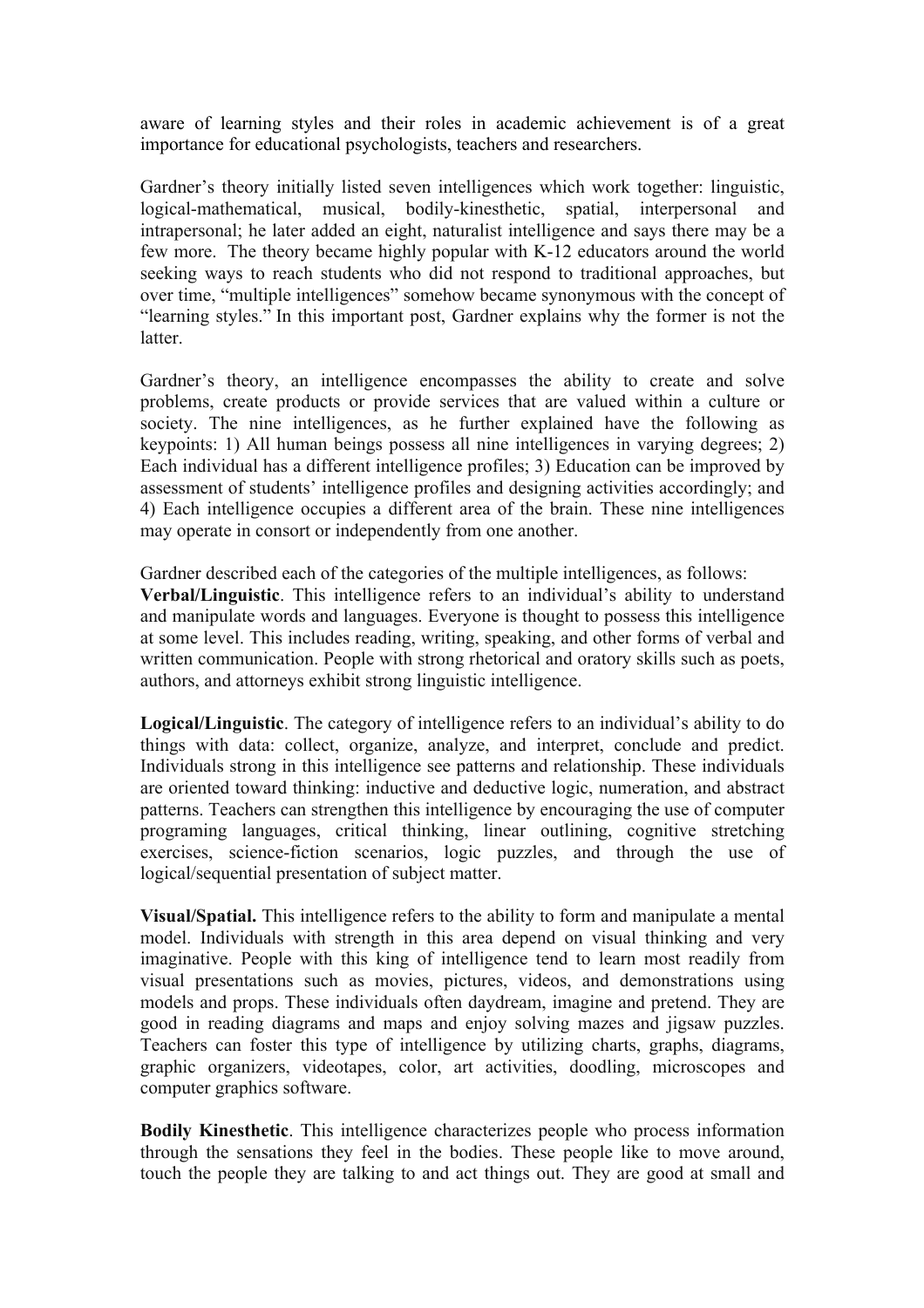large muscle skills; they enjoy all types of sports and physical activities. They often express themselves through dance. Teachers may encourage growth in this area of intelligence through the use of touching, feeling, movement, improvisation, "handson" activities, permission to squirm and wiggle, facial expressions and physical relaxation exercises.

**Naturalistic.** Naturalistic intelligence is seen in someone who recognizes and classifies plants, animals, and minerals including a mastery of taxonomies. They are holistic thinkers who recognize specimens and value the unusual. They notice natural and artificial taxonomies such as dinosaurs to algae and cars to clothes. Teachers can best foster this intelligence by using relationships among system of species, and classification activities. They can encourage the study of relationships such as patterns and order, and compare-and-contrast sets of groups or look at connections to real life and science issues.

**Musical/Rhythmic**. This is known as the ability to understand, create and interpret musical pitches, timbre, rhythm, and tones and the capability to compose music. Teachers can integrate activities into their lessons that encourage students' musical intelligence by playing music for the class and assigning tasks that involve students creating lyrics about the material being taught.

**Interpersonal**. This intelligence is the ability to interpret and respond to the moods, emotions, motivations, and actions of others. It also requires good communication and interaction skills and the ability to show empathy towards the feelings of other individuals. Teachers can encourage the growth of interpersonal intelligences by designing lessons that include group work and by planning cooperative activities.

Intrapersonal. This is the ability to know oneself. It is an internalized version of interpersonal intelligence. To exhibit strength in intrapersonal intelligence, an individual must be able to understand his own emotions, motivations, and be aware of their own strengths and weaknesses. Teachers can assign reflective activities, such as journing to awaken students' intrapersonal intelligence. It is important to note that this intelligence involves the use of all others. An individual should tap into their other intelligences to completely express their intrapersonal intelligence.

**Existential.** This intelligence encompasses the ability to pose and ponder questions regarding the existence—including life and death. Reflective and deep thinking, design abstract theories, In careers it might be scientist, philosopher, theologian.

| Intelligence                   | Visualization | <b>Skills Preferences</b> |
|--------------------------------|---------------|---------------------------|
| <b>Verbal-Linguistic</b>       |               | Skills - Listening,       |
| Intelligence                   |               | speaking, writing,        |
| Well-developed verbal skills   |               | teaching.                 |
| and sensitivity to the sounds, |               |                           |
| meanings and rhythms of        |               |                           |
| words                          |               |                           |

## **The 9 Intelligences of MI Theory**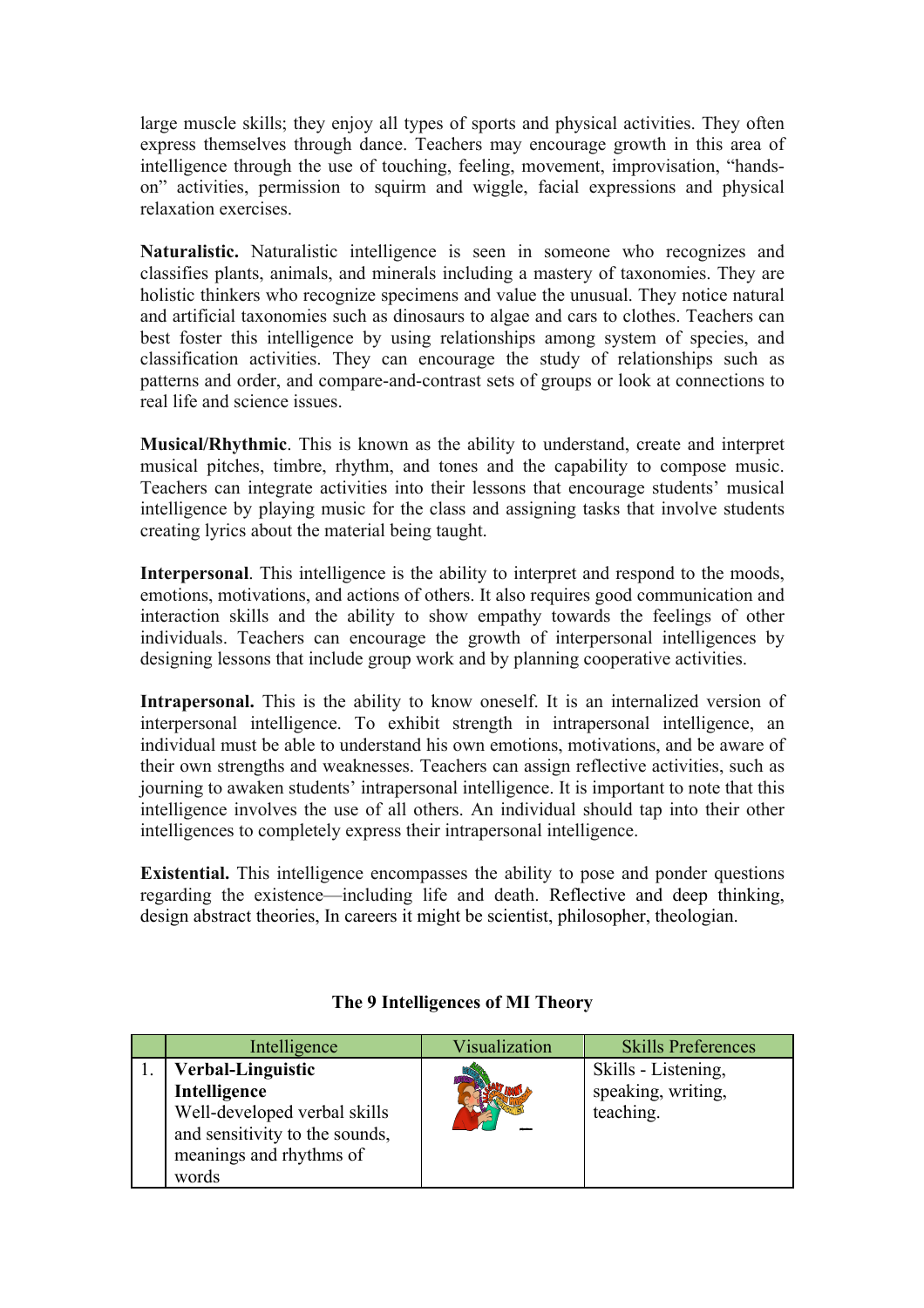| 2. | <b>Mathematical-Logical</b><br>Intelligence Ability to think<br>conceptually and abstractly,<br>and capacity to discern logical<br>or numerical patterns                                    | Skills - Problem solving<br>(logical $&$ math),<br>performing experiments            |
|----|---------------------------------------------------------------------------------------------------------------------------------------------------------------------------------------------|--------------------------------------------------------------------------------------|
| 3. | <b>Musical Intelligence</b><br>Ability to produce and<br>appreciate rhythm, pitch and<br>timber                                                                                             | Skills - Singing, playing<br>instruments, composing<br>music                         |
| 4. | <b>Visual-Spatial Intelligence</b><br>Capacity to think in images and<br>pictures, to visualize accurately<br>and abstractly                                                                | Skills - puzzle building,<br>painting, constructing,<br>fixing, designing objects    |
| 5. | <b>Bodily-</b><br><b>Kinesthetic Intelligence</b><br>Ability to control one's body<br>movements and to handle<br>objects skillfully                                                         | Skills - Dancing, sports,<br>hands on experiments,<br>acting                         |
| 6. | <b>Interpersonal Intelligence</b><br>Capacity to detect and respond<br>appropriately to the moods,<br>motivations and desires of<br>others                                                  | Skills - Seeing from<br>other perspectives,<br>empathy, counseling, co-<br>operating |
| 7. | <b>Intrapersonal Intelligence</b><br>Capacity to be self-aware and<br>in tune with inner feelings,<br>values, beliefs and thinking<br>processes                                             | Skills - Recognize one's<br>S/W, reflective, aware of<br>inner feelings              |
| 8. | <b>Naturalist Intelligence</b><br>Ability to recognize and<br>categorize plants, animals and<br>other objects in nature                                                                     | Skills - Recognize one's<br>connection to nature,<br>apply science theory to<br>life |
| 9. | <b>Existential Intelligence</b><br>Sensitivity and capacity to<br>tackle deep questions about<br>human existence, such as the<br>meaning of life, why do we die,<br>and how did we get here | Skills – Reflective and<br>deep thinking, analysis,<br>design abstract theories      |

Source : http://web.cortland.edu/andersmd/learning/MITable.htm

According to Aquino (2009), using multiple learning styles and multiple intelligences for learning is a relatively new approach. This approach is one that educators have only recently started to recognize. Traditional schooling used (and continues to use) mainly linguistic and logical teaching methods. It also uses a limited range of learning and teaching techniques. Many schools still rely on classroom and book-based teaching, much repetition, and pressured exams for reinforcement and review. A result is that we often label those who use these learning styles and techniques as bright. Those who use less favored learning styles often find themselves in lower classes, with various not-so-complimentary labels and sometimes lower quality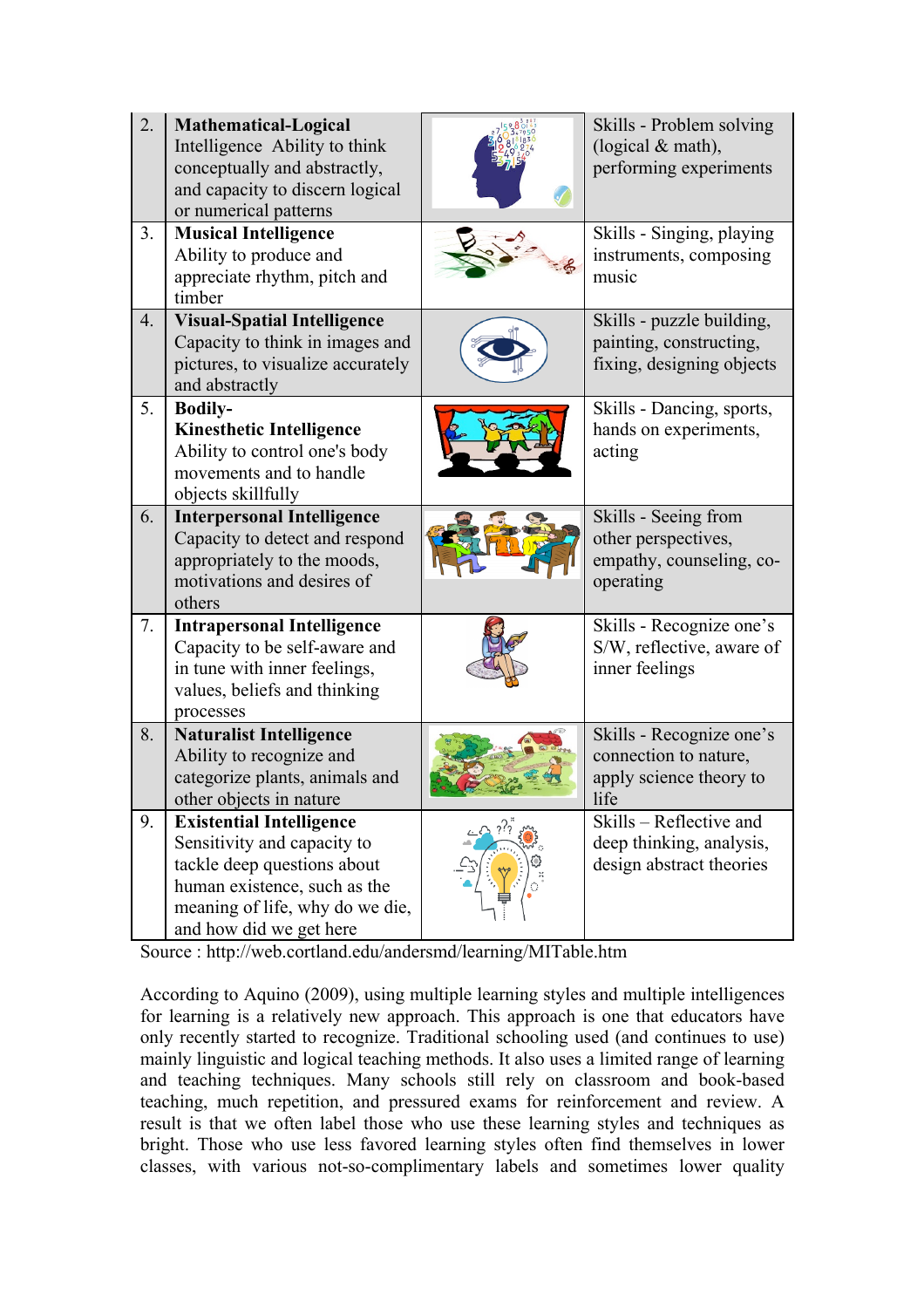teaching. This can create positive and negative spirals that reinforce the belief that one is "smart" or "dumb".

In addition Aquino (2009) cited that there are Ways of learning. The different ways to learn are embedded in the world of LEARNING. They are as follows:

L- Listen. The learners need to listen to those with whom they can extend their knowledge. They must also listen to their inner voice and feel how such voice echoes deep within them. E- Evolve. Learning must change the learner from one form to other. It means that the learners need to follow the ladder of knowledge. They do not just confine themselves to acquiring mere facts. Rather, they create their own personal ladder of knowledge and start their journey from ignorance to wisdom. A- Adapt. The learners change their cognitive structures in order to accommodate new bits of information. They monitor, regulate, and modify their own thoughts and create new avenues for transformation. R- Reciprocate. The learners are able to recognize their personal worth and contribute to the welfare of the welfare of the majority. It means that they are able to transcend what they have learned and use it for the benefits of all. N- Network. The learners do not limit themselves to the confines of the classroom. Rather, they go out and explore new horizons and acquires novel experiences as they share their learning to others. I- Integrate. The learners have the ability to organize their knowledge around the existing schemata which they use to aid understanding. N-Navigate. The learners are willing to explore new things and follow the right path of learning. They find meanings as well as enjoyment while they are on their journey to learning. G- Grow. The learners do not just accept things as they are. Rather, they quibble about how and why things are done. They grow from their own mistakes and use such mistakes as building blocks to learning.

Avelina (2009) also stressed out the Ways to Promote Learning. There is no single best idea or recipe to promote learning in the classroom. Teachers are eclectic; they tend to utilize a mix of strategies that can promote meaningful learning. Here are some ways of teaching for meaning learning by: Giving productive feedbacks. Useful and immediate feedback to the learners can help them practice their cognitive tasks. Providing concreteness, activity, and familiarity. Teachers should make the lessons concrete, activity-based, familiar, and simple-to-complex based procedures in academic tasks. Explaining examples. Teachers need to explain the step-by-step procedures in academic tasks. Guiding cognitive processing during learning. The teachers are on task monitor or supervise the learners while learning occurs.

Fostering learning strategies. Teachers should provide instruction for learning a new material. Fostering problem-solving strategies. Teachers should provide the necessary instructions and ways in order to solve problems. Creating cognitive apprenticeship. Teachers should encourage the learners to actively participate in group tasks. Priming students motivation to learn. Teachers should build on students desire to learn.

This improves the speed and quality of their learning. Recognizing which style is preferred by the students is not enough to suggest that one is better than the other, rather, it serves to help the teachers to work out strategies when certain teaching and learning methods don't suit their style.

#### **Research Questions**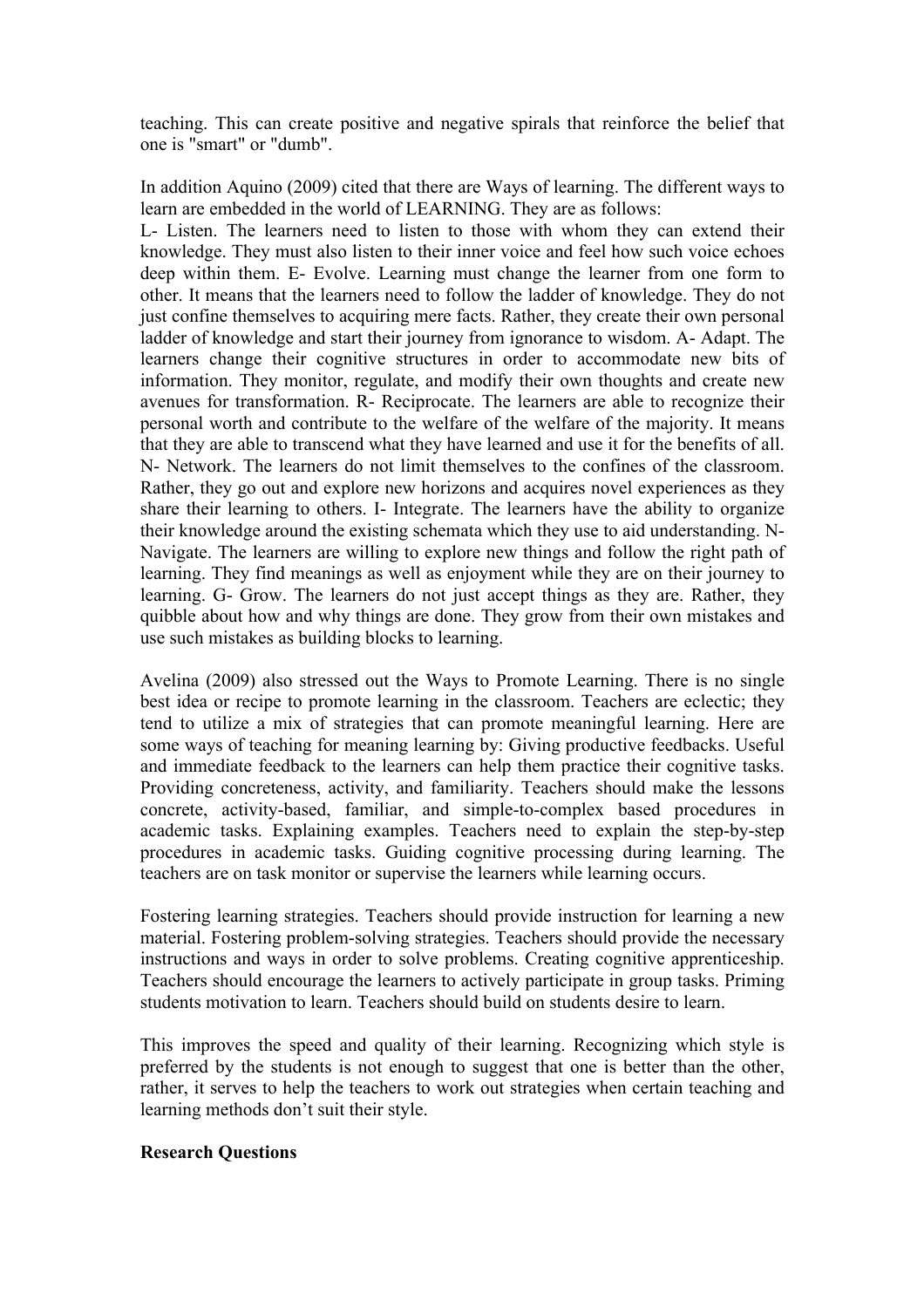1. What are the preferred learning styles of the student respondents in Filipino as perceived by the students themselves?

2.What are the teaching styles of the teachers in their Filipino subjects as perceived by the teachers themselves?

3.Is there a significant difference between the preferred learning styles of the students and the teachers' teaching styles in Filipino 8 in terms of the following categories? a.Verbal/Linguistic Style,

b. Logical/Mathematical Style

- c. Visual/Spatial Style,
- d. Bodily Kinesthetic Style,
- e. Naturalist Style,
- f. Musical/Rhythmic Style,
- g. Interpersonal Style,
- h. Intrapersonal Style,
- i. Existential Style.

4. What learning modules could be developed based on the results of the study?

## **Scope and the Delimitations of the Study**

This study confined the delimitation of the preferred learning styles of the students, relative to the subject of Filipino of Eusebio High School, Division of Pasig City, School Year 2017-2018 and which will be serve as a basis in developing a learning module in Filipino-8

The students' respondents compose of 40% of total number (912) of the Grade 8 students randomly selected through draw lots and 5 Filipino-8 teachers in Eusebio High School, Division of Pasig City School Year 2017-2018. To identify the learning styles of the students, the researcher will use the Howard Gardner Nine Distinct Learning Styles ; 1) Verbal/Linguistic 2)Logical/Mathematical 3)Visual/Spatial 4)Bodily Kinesthetic 5)Naturalist 6)Musical/Rhythmic 7)Interpersonal 8)Intrapersonal and 9) Existential

## **Methods of Research Used**

The researcher will use descriptive method in this study. According to the book of Gaudencio ( 2015 ) , descriptive research involves the description, recording, analysis, and interpretation of the present nature, composition or processes or phenomena. The focus is on prevailing condition. In the book of Alicay ( 2014 ) descriptive method is a kind of study that describes the nature of a situation as it exists at the time of the study and explores the causes of a particular phenomenon. It is concerned of determining the present conditions or characteristics of a research subject. According to Abraham Robinson (2010) The descriptive method of research, as opposed to an experimental or normative method, develops knowledge by describing observed situations, events and objects. The descriptive method is used in most branches of science, as well as in the social sciences. the descriptive method was used when describing a situation or an area of interest factually and accurately. It is something of ordered reasoning.

It is something beyond data gathering. Data must be subjected to the thinking process in terms of ordered reasoning. In this study, it is used to ascertain the prevailing the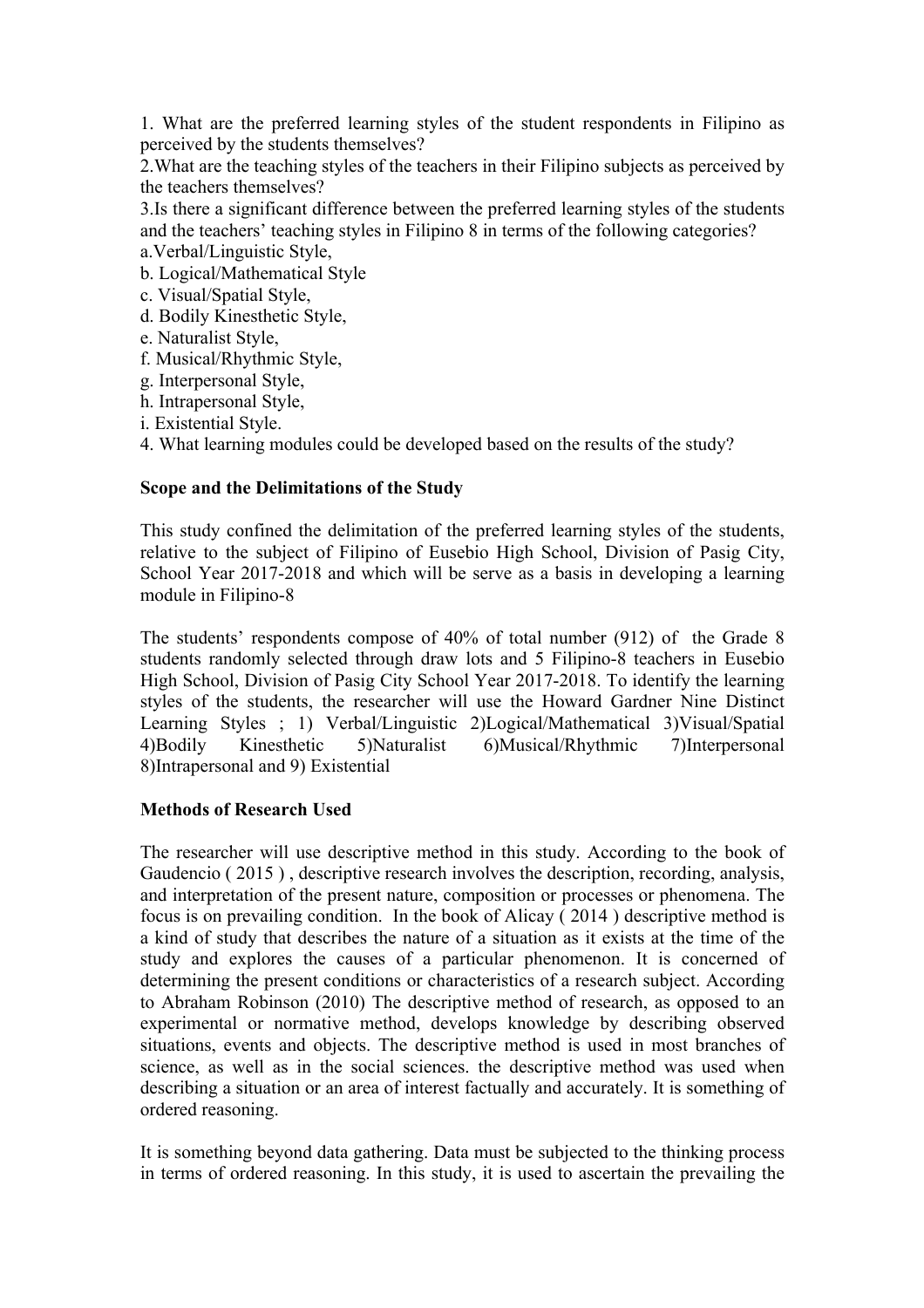students preferences with regards to their learning styles and to be the basis in the developing a learning module in Filipino-8.

#### **Sources of Data**

The data will be sourced from the Grade 8 students of Eusebio High School during the school year 2017-2018. Compose of 385 students and 5 Grade 8 Filipino Teachers. The student respondents will be selected through random sampling – draw lots.

To determine sample size, the researcher used the .05 marginal error. The table below shows the sources of data.

| <b>Sections</b> | <b>Number of Students</b> | <b>Sample</b> |
|-----------------|---------------------------|---------------|
|                 |                           | (40%)         |
| $\mathbf{1}$    | 39                        | 16            |
| $\overline{2}$  | 43                        | 17            |
| 3               | 45                        | 18            |
| $\overline{4}$  | 45                        | 18            |
| 5               | 44                        | 17            |
| 6               | 48                        | 20            |
| $\overline{7}$  | 47                        | 19            |
| 8               | 47                        | 19            |
| 9               | 46                        | 18            |
| 10              | 49                        | 20            |
| 11              | 47                        | 19            |
| 12              | 44                        | 17            |
| 13              | 46                        | 18            |
| 14              | 48                        | 20            |
| 15              | 44                        | 17            |
| 16              | 46                        | 18            |
| 17              | 46                        | 18            |
| 18              | 49                        | 21            |
| 19              | 45                        | 18            |
| 20              | 44                        | 17            |
| 20 sections     | 912                       | 365           |

*Table 1. Number of Sections, Number of Students, Percentage and Sample*

Table 1 shows the number of Sections, the number of total students per section and the number of sample size per section and its percentage. The total number of sample size is 40% or 365 students.

Table 2. *Total Number of Teacher Respondents* 

| Teachers                 | Male | Female | $\tau_{\text{otal}}$ | Sample |
|--------------------------|------|--------|----------------------|--------|
| Grade 8 Filipino Teacher |      |        |                      |        |

Table 2 shows the number of Teacher respondents by gender. The total number of sample size is 5.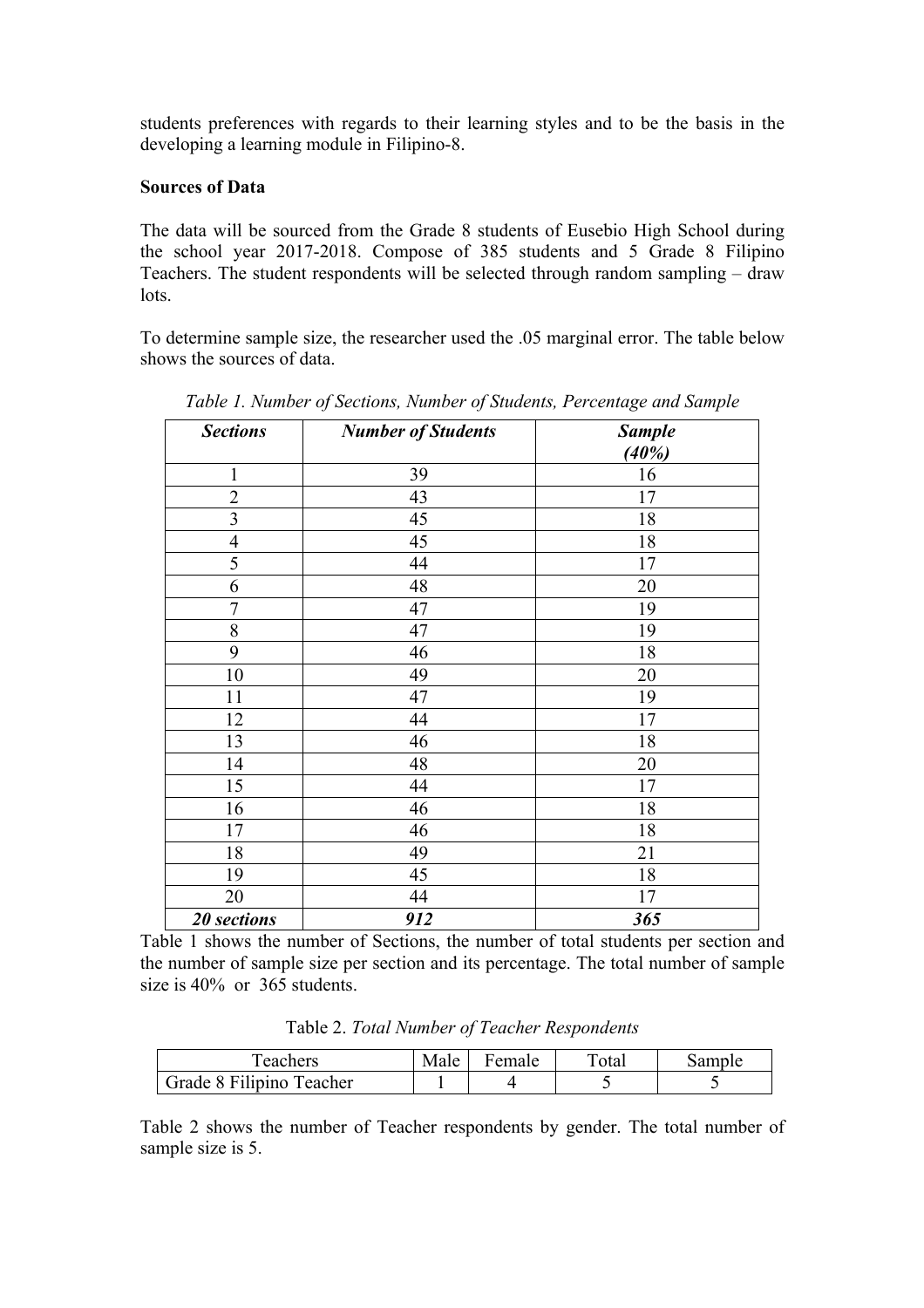## **Data Gathering Procedure**

The data gathering instrument used in this study was the questionnaire. The researcher composed a questionnaire, to be checked and approved by his adviser. The questionnaire will also undergo a validation process by some Teaching Strategy Professors in Marikina Polytechnic College and 2 Filipino / Language Head Teacher, from Eusebio High School and 4 Master Teachers in Filipino Department. After the instruments evaluated and validated, the researcher ask first a consent and permission to the Schools Division Superintendent and School Principal of Eusebio High School, afterwards the researcher distributed the checklist questionnaire to the respondents. The questionnaire personally distributed and administered by the researcher to the respondents. He instructed them to carefully read the instruction and to answer the items with accuracy. There was no time limit so the respondents had been given sufficient time to answer without pressure from our administering members. The checklist were retrieved after all the respondents had finished answering and the data were den tallied, treated statistically, analyzed and interpreted.

## **Statistical Treatment of Data**

The data that will be gathered in the study are subjected to the following statistical treatment:

**Percentage** was utilized to describe the students profile variables in terms of gender, learning resources available at home, and economic status. It was also used to describe teachers profile variables in terms of length; teaching experience and trainings / seminar attended.

**Ranking** was also utilized to determined degree of preferences of student and teaching to the identified learning and teaching styles.

**Weighted Mean** was used to determine the preferred learning styles of the students' respondents and the match teaching styles of the teachers' respondent.

**T-Test** was used to know the significant difference between the learning style of the students to the teaching style of the teachers.

#### **Discussion of Results and Recommendations**

|                                 | of students and Teachers in Findinosubject on Verbal/Linguistic styles |      |                                      |                |                                      |      |    |
|---------------------------------|------------------------------------------------------------------------|------|--------------------------------------|----------------|--------------------------------------|------|----|
| <b>Verbal/Linguistic Styles</b> |                                                                        |      | <b>STUDENT</b><br><b>RESPONDENTS</b> |                | <b>TEACHER</b><br><b>RESPONDENTS</b> |      |    |
|                                 |                                                                        | WM   | Rank                                 | VI             | WM                                   | Rank | VI |
| Pagbasa                         | Isahan o Sabayang                                                      | 3.06 | 5                                    | O              | 3.60                                 | 3.5  | VO |
| 2.                              | Pag-uulat                                                              | 3.29 | $\overline{2}$                       | $\overline{O}$ | 4.60                                 |      | A  |
| 3.                              | Tanong at Sagot                                                        | 3.26 | 4                                    | O              | 4.00                                 | 2    | VO |
| 4.<br>Pagkukwento               | Malikhaing                                                             | 3.28 | 3                                    | O              | 3.60                                 | 3.5  | VO |

Table 3 .Level of Learning and Teaching Styles of Students and Teachers in FilipinoSubject on Verbal/Linguistic Styles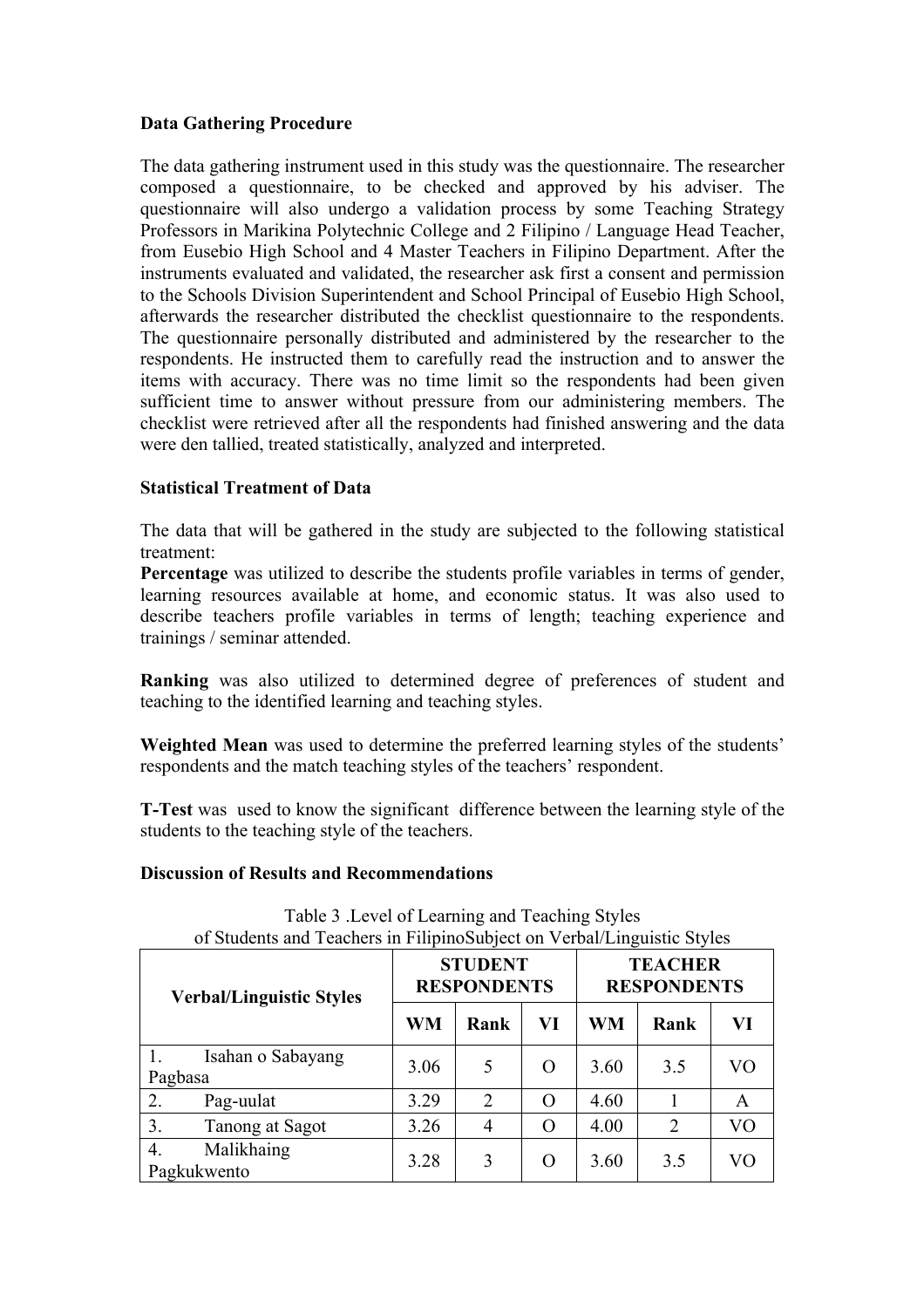| Pakikipanayan       | 71<br><u>.</u> |  | 40   |  |
|---------------------|----------------|--|------|--|
| <b>Overall Mean</b> | ר ר<br>J.JJ    |  | 3.84 |  |

Table 3 manifests that the use of verbal/linguistic style in teaching Filipino is at Often (O) as perceived by the students themselves as evidenced by the weighted means ranging 3.06 to 3.29 and an overall weighted mean of 3.33. However, there is one indicator rated at Very Often (VO) as shown by the weighted mean of 3.74. This is the indicator No.5 " Pakikipanayam"

On the other hand, the teachers perceived that they have used the verbal/linguistic teaching styles at Very Often (VO) as evidenced by the weighted means ranging 3.60 to 4.00 and an overall weighted mean of 3.84.

The results implies that the teachers should plan and create activities involving "Pakikipanayam" as part of the learning process of the students.

| <b>Logical/Mathematical Styles</b> |                     | <b>STUDENTS</b><br><b>RESPONDENTS</b> |                |                | <b>TEACHERS</b><br><b>RESPONDENTS</b> |                |                |
|------------------------------------|---------------------|---------------------------------------|----------------|----------------|---------------------------------------|----------------|----------------|
|                                    |                     | WM                                    | Rank           | VI             | <b>WM</b>                             | Rank           | VI             |
|                                    | Palabuuan           | 3.68                                  | $\overline{2}$ | VO             | 4.60                                  |                | A              |
| 2.                                 | Pakikipagtalo       | 3.24                                  | 3.5            | $\overline{O}$ | 3.40                                  | 5              | $\Omega$       |
| 3.                                 | Pagsunud-sunod      | 3.79                                  |                | V <sub>O</sub> | 3.60                                  | 4              | V <sub>O</sub> |
| 4.                                 | Sanhi at Bunga      | 3.09                                  | 5              | $\overline{O}$ | 4.20                                  | $\overline{2}$ | V <sub>O</sub> |
| 5.                                 | Paghihimay-himay    | 3.24                                  | 3.5            | O              | 3.80                                  | 3              | V <sub>O</sub> |
|                                    | <b>Overall Mean</b> | 3.40                                  |                | O              | 3.92                                  |                | VО             |

Table 4. Level of Learning and Teaching Styles of Students and Teachers in Filipino Subject on Logical/Mathematical Style

Table 4 manifests that the use of logical/mathematical style in teaching Filipino is at Often (O) as perceived by the students themselves as evidenced by the weighted means ranging 3.09 to 3.24 and an overall weighted mean of 3.40 However, there are two indicators rated at Very Often (VO) with weighted mean of 3.68 and 3.79. This are the indicators No.1 "Palabuuan" and No.3 "Pagsusunod-sunod"

On the other hand, the teachers perceived that they have used the logical/mathematical teaching styles at Very Often (VO) as evidenced by the weighted means ranging of 3.60 to 4.20. However, there are two indicators that rated Always (A) and Often (O), as shown by the weighted mean of 4.60 and 3.40. This are the indicators No. 1 "Palabuuan" and No.2 "Pakikipagtalo"

The results indicate that the students preferred in learning are the "Palabuuan at Pagsusunod-sunod" and with that the teachers should prepare discussions with this kind of learning activities.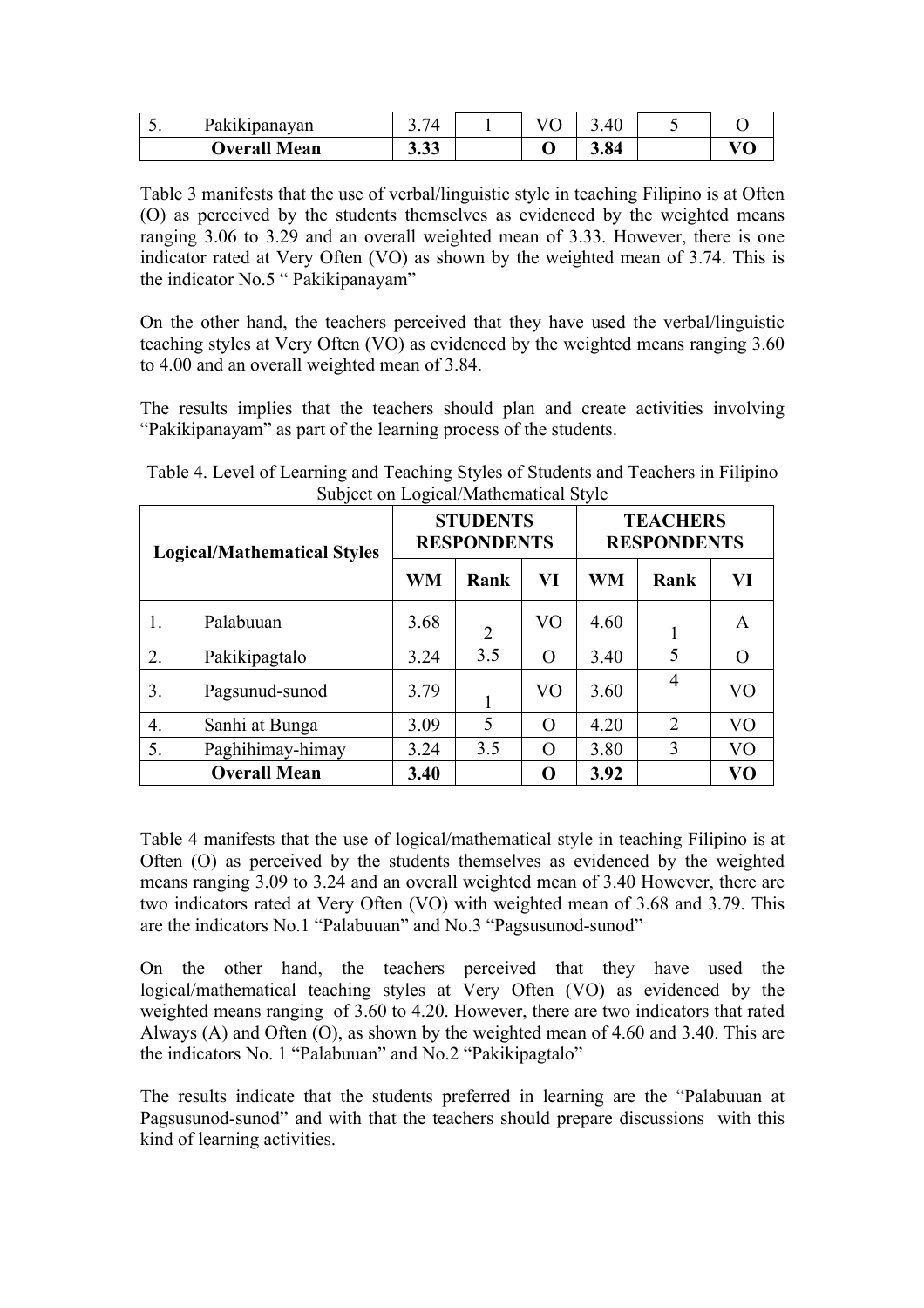|    | <b>Visual/Spatial Styles</b> |           | <b>STUDENTS</b><br><b>RESPONDENTS</b> |    |           | <b>TEACHERS</b><br><b>RESPONDENTS</b> |                |  |
|----|------------------------------|-----------|---------------------------------------|----|-----------|---------------------------------------|----------------|--|
|    |                              | <b>WM</b> | Rank                                  | VI | <b>WM</b> | Rank                                  | VI             |  |
| 1. | Pagguhit                     | 2.68      | 5                                     | O  | 3.80      | 5                                     | VO             |  |
| 2. | <b>Babasahing Popular</b>    | 3.88      | 1                                     | VO | 4.60      | $\mathbf{1}$                          | A              |  |
| 3. | Makabagong paraan            | 3.17      | $\overline{2}$                        | O  | 4.00      | $\overline{4}$                        | VO             |  |
| 4. | Makateknolohiya              | 3.10      | 3                                     | O  | 4.40      | $\overline{2}$                        | VO             |  |
| 5. | Pagpupulong at<br>pagpaplano | 2.89      | 4                                     | O  | 4.20      | 3                                     | V <sub>O</sub> |  |
|    | <b>Overall Mean</b>          | 3.14      |                                       | O  | 4.20      |                                       | V <sub>O</sub> |  |

Table 5. Level of Learning and Teaching Styles of Students and Teachers in Filipino Subject on Visual/Spatial Style

Table 5 manifests that the use of visual/spatial style in teaching Filipino is at Often (O) as perceived by the students themselves as evidenced by the weighted means ranging 2.68 to 3.17 and an overall weighted mean of 3.14. However, there is one indicator rated at Very Often (VO) as shown by the weighted mean of 3.88. This is the indicators No.2 "Babasahing Popular".

On the other hand, the teachers perceived that they have used the visual/spatial style at Very Often (VO) as evidenced by the weighted mean of 4.20. However, there is one indicator that rated Always (A) as shown by the weighted mean of 4.60. This is the indicator No. 2 "Babasahing Popular"

The results implies that students wants to learn thru the use of " Babasahing popular" like magazines, newspapers, comics etc. in tackling lessons specially in Filipino subject.

| <b>Bodily Kinesthetic Styles</b> |                               |      | Subject on Bourly Kniestriene Style<br><b>STUDENTS</b><br><b>RESPONDENTS</b> |    | <b>TEACHERS</b><br><b>RESPONDENTS</b> |      |    |
|----------------------------------|-------------------------------|------|------------------------------------------------------------------------------|----|---------------------------------------|------|----|
|                                  |                               | WM   | Rank                                                                         | VI | WM                                    | Rank | VI |
|                                  | Tablu                         | 3.89 |                                                                              | VO | 4.60                                  | 1.2  | A  |
|                                  | Pagsasadula                   | 3.60 | 3                                                                            | VO | 4.60                                  | 1.2  | A  |
| 3.                               | <b>Interpretatibong Sayaw</b> | 3.02 |                                                                              | О  | 4.20                                  |      | VО |

Table 6. Level of Learning and Teaching Styles of Students and Teachers in Filipino  $\overline{\text{Subipot}}$  on  $\overline{\text{Bodiby}}$  Kinesthetic Style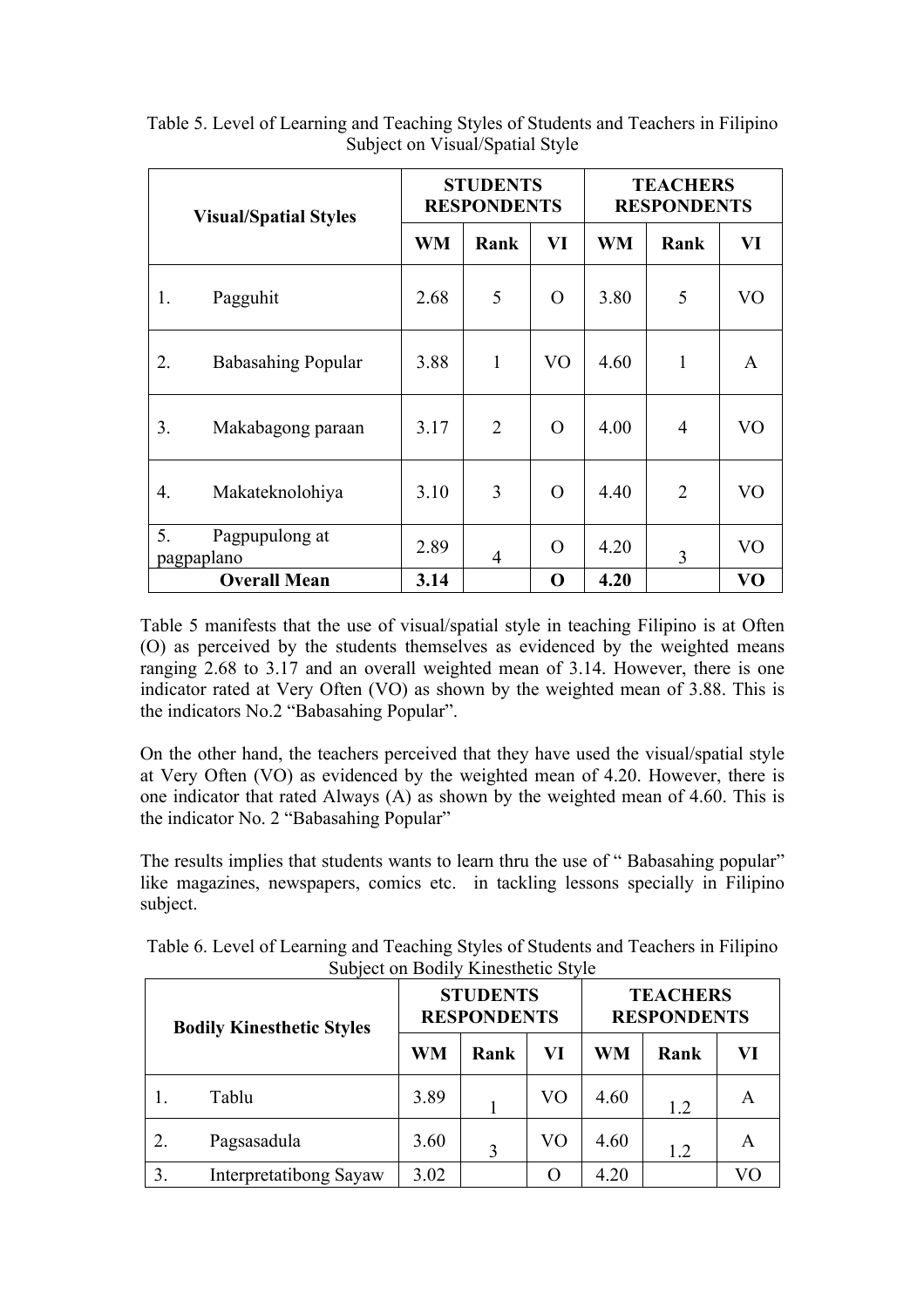|    | Palaro              | 3.72 | VO | 4.60 | 1.2 | A |
|----|---------------------|------|----|------|-----|---|
| J. | Pagtatanghal        | 3.36 | Ő  | 4.60 | 1.2 | A |
|    | <b>Overall Mean</b> | 3.52 | VO | 4.52 |     |   |

Table 6 manifests that the use of bodily kinesthetic style in teaching Filipino is at Very Often (VO) as perceived by the students themselves as evidenced by the weighted means ranging 3.60 to 3.89 and an overall weighted mean of 3.52. How ever there are two indicators rated Often (O) these are indicators No. 3 "Interpretatibong Sayaw" and No. 5 "Pagtatanghal"

On the other hand, the teachers perceived that they have used the bodily kinesthetic teaching style at Always (A) as shown by weighted mean 4.52.

The results recommend that the teachers should consider in preparing activities involving Tablu, Palaro at Pagsasadula in order for them to be more participative in the learning process inside the classroom.

| <b>Naturalist Styles</b>   | <b>STUDENTS</b><br><b>RESPONDENTS</b> |      |          | <b>TEACHERS</b><br><b>RESPONDENTS</b> |      |    |
|----------------------------|---------------------------------------|------|----------|---------------------------------------|------|----|
|                            | WM                                    | Rank | VI       | <b>WM</b>                             | Rank | VI |
| 1. Pagbubulay-bulay        | 3.07                                  | 4    | $\Omega$ | 3.40                                  | 3.5  |    |
| 2. Pag-uugnay              | 2.47                                  | 5    | S        | 3.20                                  | 5    |    |
| 3. Paghahambing            | 3.49                                  | 2    | $\Omega$ | 3.40                                  | 3.5  |    |
| 4. Paggamit ng obserbasyon | 3.66                                  |      | VO       | 3.60                                  | 1.5  | VО |
| 5. Pagpokus                | 3.22                                  | 3    | O        | 3.60                                  | 1.5  | VО |
| <b>Overall Mean</b>        | 3.18                                  |      | O        | 3.44                                  |      |    |

Table 7. Level of Learning and Teaching Styles of Students and Teachers in Filipino Subject on Naturalist Style

Table 7 manifests that the use of naturalist style in teaching Filipino is at Often (O) as perceived by the students themselves as evidenced by the weighted means ranging 3.07 to 3.49 and an overall weighted mean of 3.18. However, there is one indicator rated at Very Often (VO) as shown by the weighted mean of 3.66 and one indicator rated Seldom ( S ) with weighted mean of 2.47 this is indicator No. 2 "Pag-uugnay".

On the other hand, the teachers perceived that they have used the naturalist teaching styles at Often (O) as evidenced by the weighted mean of 3.44. However, there are two indicators that rated Very Often (VO) as shown by the weighted mean of 3.60. This are the indicators No. 4 "Paggamit ng obserbasyon" and No.5 "Pagpokus"

The result implies that in this learning style the students are preferred in "Paggamit ng obserbasyon" as a reference in creating literary works, this style should consider by our educators in planning classroom activities.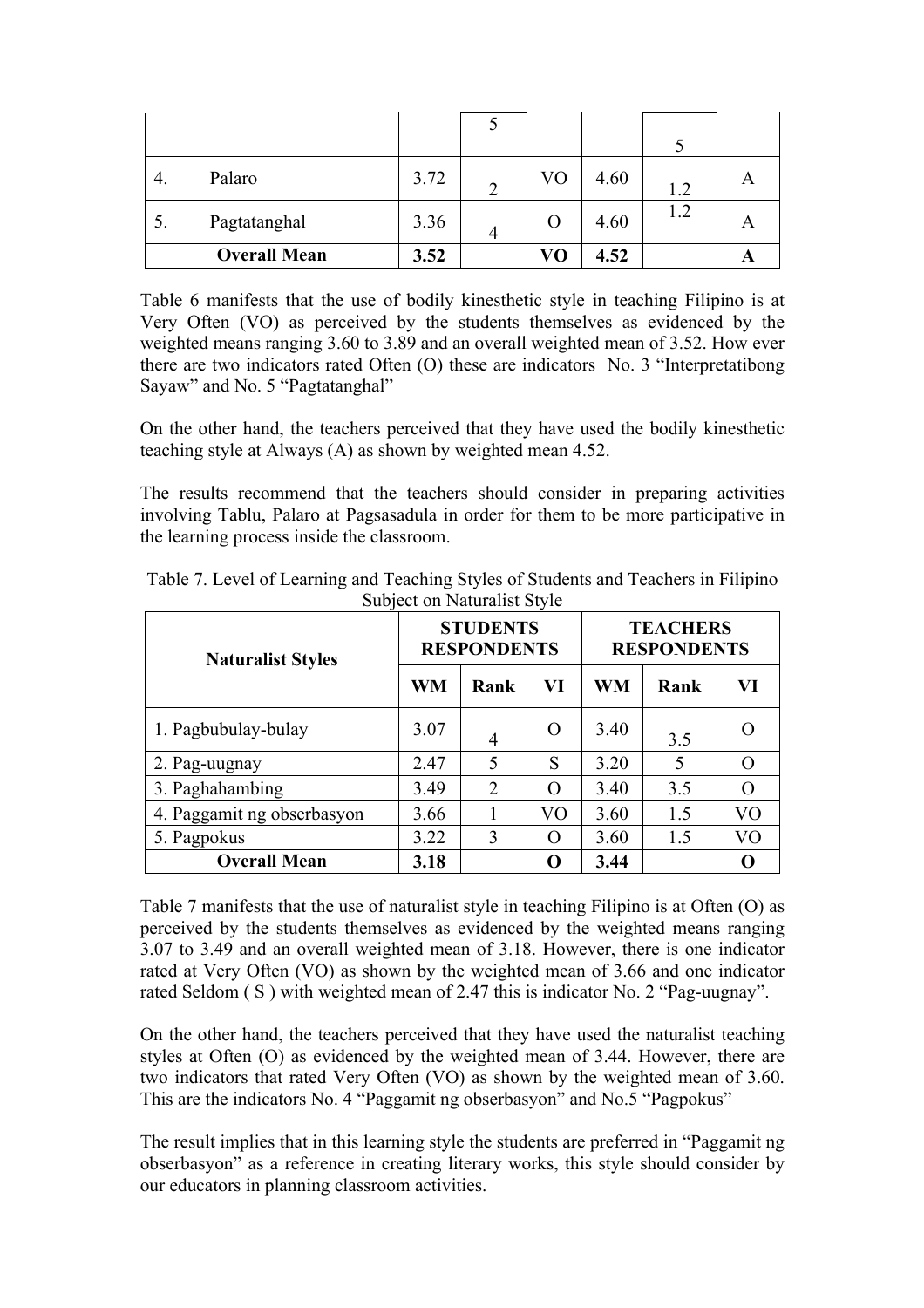| <b>Musical/Rhythmic Styles</b> |                      |      | <b>STUDENT</b><br><b>RESPONDENTS</b> |          |      | <b>TEACHER</b><br><b>RESPONDENTS</b> |                |  |
|--------------------------------|----------------------|------|--------------------------------------|----------|------|--------------------------------------|----------------|--|
|                                |                      | WM   | Rank                                 | VI       | WM   | Rank                                 | VI             |  |
| 1.                             | Masining na Pag-awit | 3.54 | 3                                    | VO       | 4.20 |                                      | VO             |  |
| 2.                             | Modernong Balagtasan | 3.64 | $\overline{2}$                       | VO       | 3.60 | 3.33                                 | VO             |  |
| 3.                             | Sa saliw ng musika   | 3.07 | 4                                    | $\Omega$ | 4.00 | 2                                    | V <sub>O</sub> |  |
| $\overline{4}$ .               | Malikhaing Pagsulat  | 3.02 | 5                                    | $\Omega$ | 3.60 | 3.33                                 | VO             |  |
| 5.                             | Pag-uugnay           | 3.93 |                                      | VO       | 3.60 | 3.33                                 | VO             |  |
|                                | <b>Overall Mean</b>  | 3.44 |                                      | VO       | 3.80 |                                      | VO             |  |

Table 8. Level of Learning and Teaching Styles of Students and Teachers in Filipino Subject on Musical/Rhythmic Style

Table 8 manifests that the use of musical/rhythmic style in teaching Filipino is at Very Often (VO) as perceived by the students themselves as evidenced by the weighted means ranging 3.54 to 3.93 and an overall weighted mean of 3.44. However, there are two indicators rated at Often (O) as shown by the weighted mean of 3.07 and 3.02. This are the indicator No.3 "Sa saliw ng musika" and No.4 "Malikhaing Pagsulat".

On the other hand, the teachers perceived that they have used the musical/rhythmic teaching styles at Very Often (VO) as evidenced by the weighted mean of 3.80. All indicators rated as Very Often (VO) with weighted means ranging 3.60 to 4.20.

The results implies that the students wants in this style is "Pag-uugnay" relating old and new songs in tackling lessons. The students preferred integrating music while learning literature.

| <b>Interpersonal Styles</b>                               |           | <b>STUDENT</b><br><b>RESPONDENTS</b> |                | <b>TEACHER</b><br><b>RESPONDENTS</b> |                |                |  |
|-----------------------------------------------------------|-----------|--------------------------------------|----------------|--------------------------------------|----------------|----------------|--|
|                                                           | <b>WM</b> | Rank                                 | VI             | <b>WM</b>                            | Rank           | VI             |  |
| Pagtatalong Patula<br>1.                                  | 3.35      | 3                                    | O              | 3.00                                 | 5              |                |  |
| Pakikibahagi<br>2.                                        | 3.32      | $\overline{4}$                       | $\Omega$       | 4.00                                 | 3              | V <sub>O</sub> |  |
| 3.<br>Iba't ibang istratehiya<br>gamit ang mga organayser | 3.88      |                                      | V <sub>O</sub> | 3.80                                 | 4              | V <sub>O</sub> |  |
| Pagbisita<br>4.                                           | 3.04      | 5                                    | $\Omega$       | 4.60                                 |                | A              |  |
| 5.<br>Paglahok sa mga<br>Paligsahan                       | 3.75      | $\overline{2}$                       | V <sub>O</sub> | 4.40                                 | $\overline{2}$ | V <sub>O</sub> |  |
| <b>Overall Mean</b>                                       | 3.47      |                                      | O              | 3.96                                 |                | VO             |  |

Table 9. Level of Learning and Teaching Styles of Students and Teachers in Filipino Subject on Interpersonal Style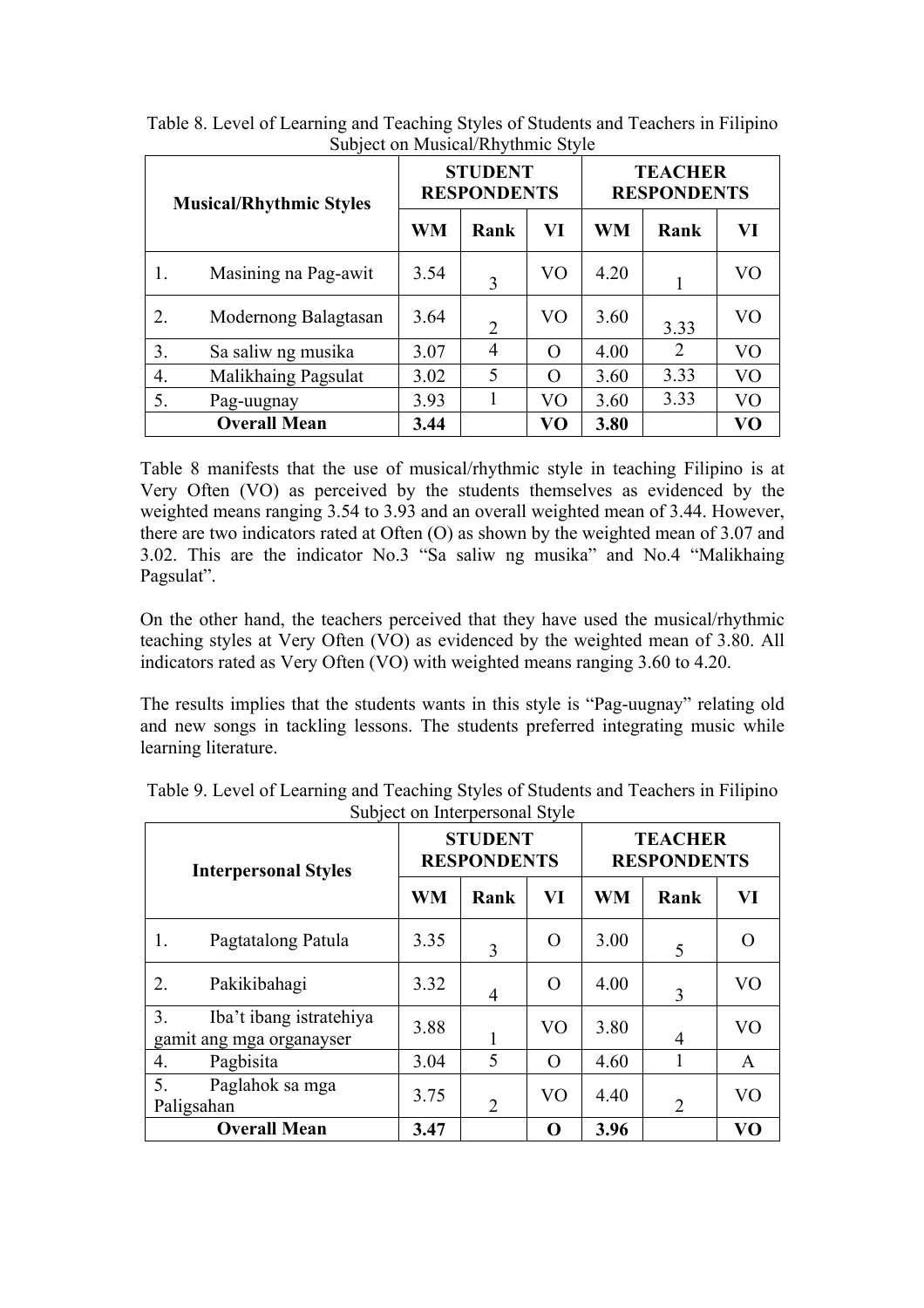Table 9 manifests that the use of interpersonal style in teaching Filipino is at Often (O) as perceived by the students themselves as evidenced by the weighted means ranging 3.04 to 3.35 and an overall weighted mean of 3.47. However, there are two indicators rated at Very Often (VO) as shown by the weighted mean of 3.88 and 3.75. This are the indicator No.3 "Iba't ibang istratehiya gamit ang mga organayser" and No.5 "Paglahok sa mga paligsahan"

On the other hand, the teachers perceived that they have used the interpersonal teaching styles at Very Often (VO) as evidenced by the weighted mean of 3.96. However, there are two indicators rated Often (O) and Always (A) as shown by the weighted mean of 3.00 and 4.60. These are the indicators No. 1 "Pagtatalong patula" and No.4 "Pagbisita".

The result implies that the grade 8 students love to use different kinds of organizers in discussing literary works and "Paglahok sa mga paligsahan" as their output in learning Filipino subject. The teachers should consider these things.

| <b>Intrapersonal Styles</b>                        |           | <b>STUDENTS</b><br><b>RESPONDENTS</b> |                | <b>TEACHERS</b><br><b>RESPONDENTS</b> |      |                |  |
|----------------------------------------------------|-----------|---------------------------------------|----------------|---------------------------------------|------|----------------|--|
|                                                    | <b>WM</b> | Rank                                  | VI             | <b>WM</b>                             | Rank | VI             |  |
| 1.<br>Pagsusuri                                    | 3.00      | 4                                     | $\Omega$       | 4.40                                  |      | V <sub>O</sub> |  |
| Saliksik<br>2.                                     | 2.80      | 5                                     | O              | 3.40                                  | 5    | V <sub>O</sub> |  |
| 3.<br>Paglilipat                                   | 3.20      | 3                                     | O              | 3.60                                  | 4    | V <sub>O</sub> |  |
| Repleksiyon o<br>4.<br>pagbubulay-bulay            | 3.50      | 1                                     | V <sub>O</sub> | 3.80                                  | 2.5  | V <sub>O</sub> |  |
| Malakas at Tahimik na<br>5 <sub>1</sub><br>pagbasa | 3.21      | $\overline{2}$                        | O              | 3.80                                  | 2.5  | V <sub>O</sub> |  |
| <b>Overall Mean</b>                                | 3.14      |                                       | O              | 3.80                                  |      | V <sub>O</sub> |  |

Table 10. Level of Learning and Teaching Styles of Students and Teachers in Filipino Subject on Intrapersonal Style

Table 10 manifests that the use of intrapersonal style in teaching Filipino is at Often (O) as perceived by the students themselves as evidenced by the weighted means ranging 2.80 to 3.21 and an overall weighted mean of 3.14. However, there is one indicator rated at Very Often (VO) as shown by the weighted mean of 3.50. This is the indicator No.4 "Repleksiyon o pagbubulay-bulay".On the other hand, the teachers perceived that they have used the intrapersonal teaching styles at Very Often (VO) as evidenced by the weighted mean of 3.80. All indicators got Very Often (VO).

The results implies that the learners particularly in the Grade 8 level, they preferred "Repleksiyon o pagbubulay-bulay" as their way of realization and internalization of the moral lessons reflecting in the topics discussed. The teachers should prepare more activities that the students will engage to this kind of learning.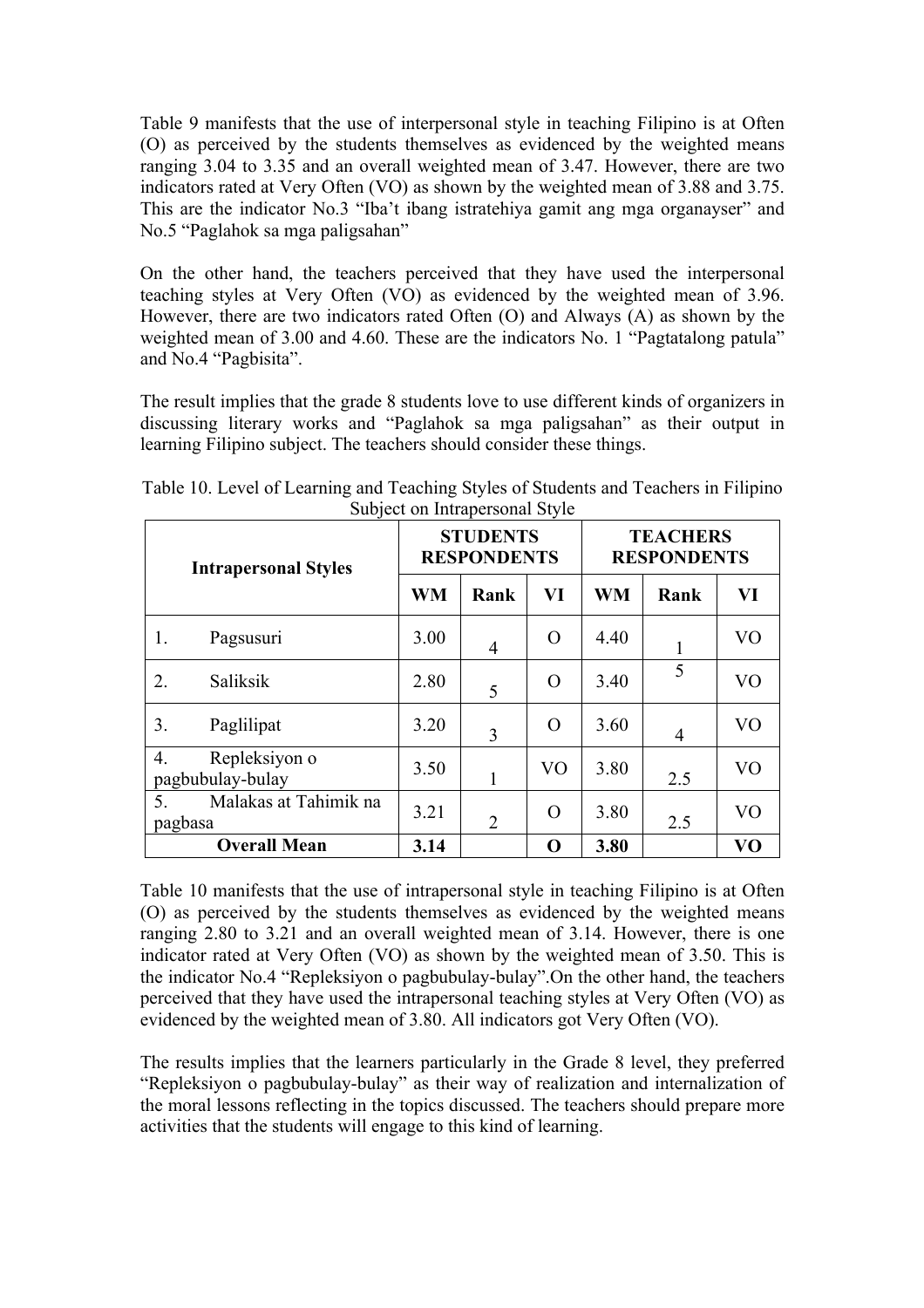| <b>Existential Styles</b>                      |           | <b>STUDENT</b><br><b>RESPONDENTS</b> |    | <b>TEACHER</b><br><b>RESPONDENTS</b> |                |                |  |
|------------------------------------------------|-----------|--------------------------------------|----|--------------------------------------|----------------|----------------|--|
|                                                | <b>WM</b> | Rank                                 | VI | <b>WM</b>                            | Rank           | VI             |  |
| Pangkatang Gawain<br>1.                        | 2.72      | 5                                    | O  | 3.20                                 | 5              | $\bigcap$      |  |
| $\overline{2}$ .<br>Pagbabahagi ng<br>kaalaman | 3.30      | $\overline{2}$                       | O  | 3.80                                 | 2.5            | V <sub>O</sub> |  |
| 3.<br>Pag-aanalisa                             | 2.83      | $\overline{4}$                       | O  | 3.80                                 | 2.5            | V <sub>O</sub> |  |
| 4.<br>Pataas na antas ng<br>Pagkatuto          | 3.62      |                                      | O  | 3.40                                 | $\overline{4}$ | $\Omega$       |  |
| 5.<br>Paghahambing at Pag-<br>iiba             | 3.03      | 3                                    | O  | 4.20                                 |                | V <sub>O</sub> |  |
| <b>Overall Mean</b>                            | 3.10      |                                      | O  | 3.68                                 |                | 0              |  |

Table 11. Level of Learning and Teaching Styles of Students and Teachers in Filipino Subject on Existential Style

Table 11 manifests that the use of Existential style in teaching Filipino is at Often (O) as perceived by the students themselves as evidenced by the weighted means ranging 2.72 to 3.62 and an overall weighted mean of 3.10. On the other hand, the teachers perceived that they have used the existential teaching styles at Often (O) as evidenced by the overall weighted mean of 3.68.The data stated that student and teacher respondents got the same result as rated at Often (O), this implies that this is the least preferred learning and teaching style in the subject of Filipino. The teachers can use the 8 other learning styles in teaching Filipino.

| <b>Learning Styles</b>       |           | <b>Student</b><br><b>Respondents</b> |             | <b>Teacher</b><br><b>Respondents</b> |                  |                |  |
|------------------------------|-----------|--------------------------------------|-------------|--------------------------------------|------------------|----------------|--|
|                              | <b>WM</b> | <b>RANK</b>                          | VI          | <b>WM</b>                            | <b>RANK</b>      | VI             |  |
| <b>VERBAL/LINGUISTIC</b>     | 3.33      | 5                                    | O           | 3.84                                 | 5                | VO             |  |
| LOGICAL/MATHEMATICAL         | 3.40      | 4                                    | O           | 3.92                                 | $\boldsymbol{4}$ | VO             |  |
| <b>VISUAL/SPATIAL</b>        | 3.14      | 7.5                                  | O           | 4.20                                 | $\mathbf{2}$     | VO             |  |
| <b>BODILY KINESTHETIC</b>    | 3.52      | 1                                    | VO          | 4.52                                 | 1                | $\mathbf{A}$   |  |
| <b>NATURALIST</b>            | 3.18      | 6                                    | O           | 3.44                                 | 9                | $\mathbf 0$    |  |
| MUSICAL/RHYTHMIC             | 3.44      | 3                                    | VO          | 3.80                                 | 6.5              | V <sub>O</sub> |  |
| <b>INTERPERSONAL</b>         | 3.47      | $\overline{2}$                       | O           | 3.96                                 | 3                | V <sub>O</sub> |  |
| <b>INTRAPERSONAL</b>         | 3.14      | 7.5                                  | O           | 3.80                                 | 6.5              | V <sub>O</sub> |  |
| <b>EXISTENTIAL</b>           | 3.10      | 9                                    | $\mathbf 0$ | 3.68                                 | 8                | $\mathbf 0$    |  |
| <b>Overall Weighted Mean</b> | 3.30      |                                      | O           | 3.91                                 |                  | VO             |  |

Table 12. Level of Learning Styles of Students in Filipino Subject : Overall Summary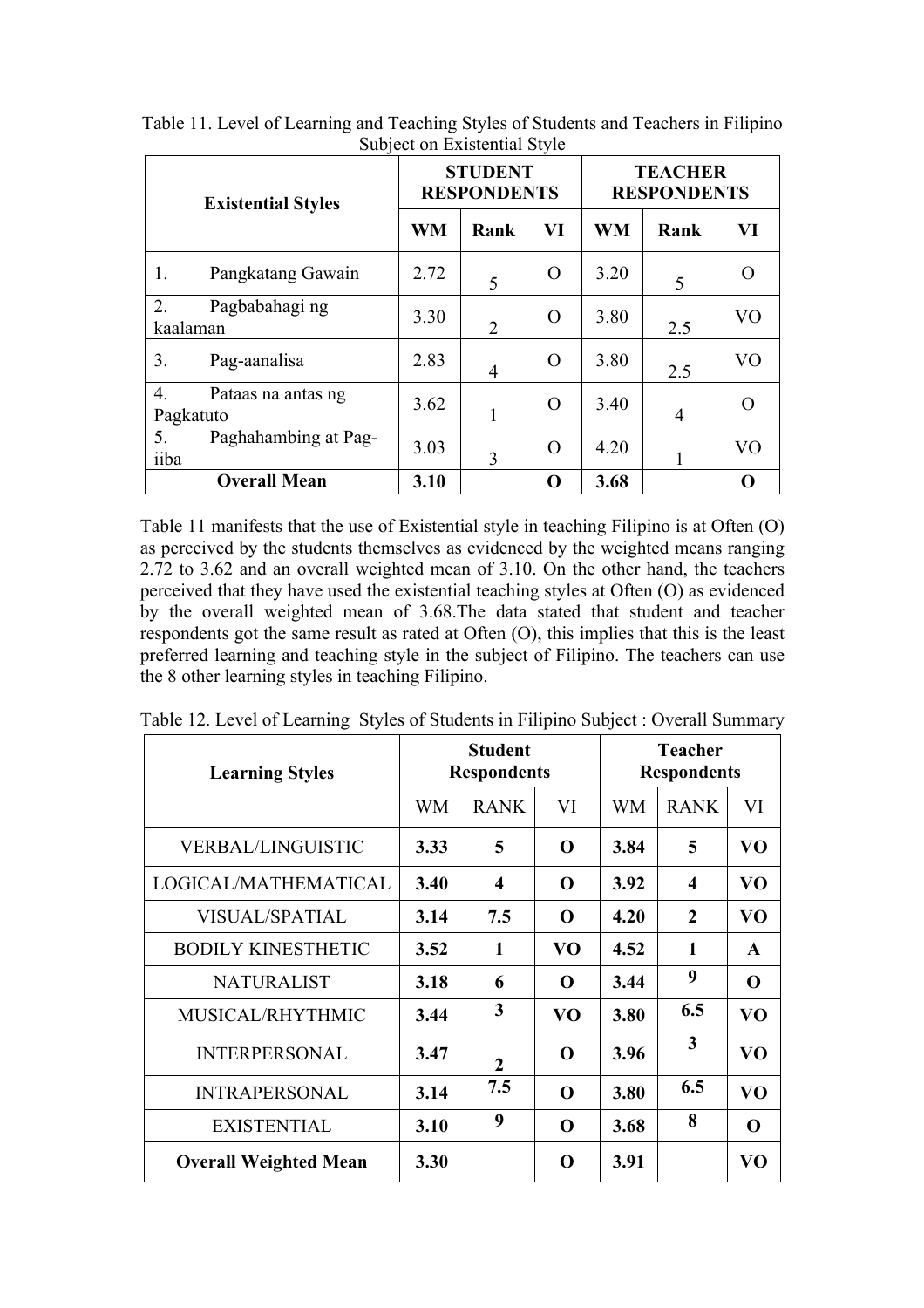The table reflects the students' most preferred learning styles. These are ranked from 1-9 (best to least), respectively, as follows: 1) Bodily Kinesthetic, 2) Interpersonal, 3) Musical/Rhythmic, 4) Logical/Mathematical, 5) Verbal/Linguistic, 6) Naturalist 7.5) Visual/Spatial 9) Existential.

These findings imply that the Filipino teachers are truly belong to the  $21<sup>st</sup>$  century teachers because they use the nine teaching styles based on the multiple intelligences as posited by Gardner in teaching their students in Filipino. The students' perceptions also show that almost the teaching styles of their teachers are also their preferred learning styles.

The result of the study shows that almost of the preferred learning styles of the students are also the preferred teaching styles of the modern teachers today. It is a unique result that the Bodily Kinesthetic, Logical/Mathematical, Verbal/Linguistic Category came out to be rank 1, rank 4 and rank 5 as perceived by the students and the teachers, respectively, but we can also consider that there are some differences between the learning at teaching preferences of the students and the teachers today. The overall finding is that the learning at teaching styles of the students and teachers in the grade 8 level are almost the same.

| <b>Respondents</b> |     | Mean  | Std.<br><b>Deviation</b> |          | df  | D-<br>value | <b>Decision</b>           |
|--------------------|-----|-------|--------------------------|----------|-----|-------------|---------------------------|
| <b>Students</b>    | 365 | 3.331 | 0.779                    |          |     |             | Do not                    |
| Teachers           |     | 3.840 | 0.498                    | $-1.223$ | 368 | .222        | reject null<br>hypothesis |

Table 13. Significant Difference between on the Preferences on Learning and Teaching Styles between Students and Teachers on Verbal/Linguistic Style

The t-test result comparing the difference on the preferences of the learning and teaching styles of between students and teachers in Filipino subject on verbal/linguistic styles was presented in Table 13. With the t-value of -1.223 and pvalue of 0.222 higher than the 0.05 level of significance, the null hypothesis is not rejected. Thus, the assumption of significant difference on preferences of the learning and teaching styles between students and teachers on verbal styles cannot be proven for lack evidences.

Table 14. Significant Difference on the Preferences on Learning and Teaching Styles between Students and Teachers on Logical/Mathematical Style

| <b>Respondents</b> |     | Mean  | Std.<br><b>Deviation</b> |          | df  | Ŋ-<br>value | <b>Decision</b> |
|--------------------|-----|-------|--------------------------|----------|-----|-------------|-----------------|
| <b>Students</b>    | 365 | 3.401 | 0.826                    | $-1.971$ | 368 | .049        | Reject null     |
| Teachers           |     | 3.920 | 0.576                    |          |     |             | hypothesis      |

The t-test result comparing the difference on the preferences of the learning and teaching styles of between students and teachers in Filipino subject on logical/mathematical styles was presented in Table 14. With the t-value of -1.971 and p-value of 0.049 slightly lesser than the 0.05 level of significance, thus the null hypothesis is rejected in favor of the alternative hypothesis. Therefore, there is a significant difference on preferences of the learning and teaching styles between students and teachers on logic styles.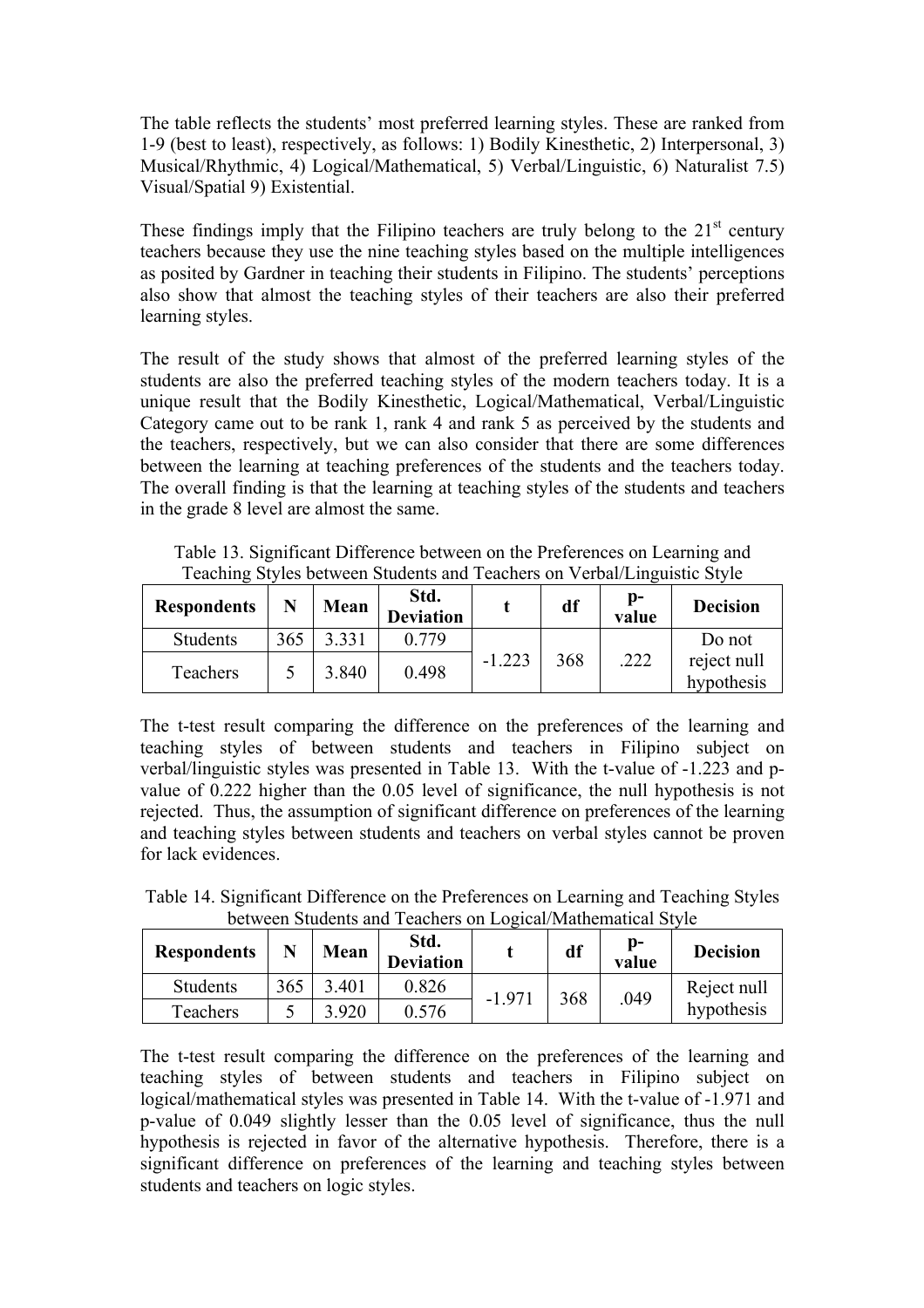| <b>Respondents</b> |     | Mean | Std.<br><b>Deviation</b> |          | df  | D-<br>value | <b>Decision</b> |             |
|--------------------|-----|------|--------------------------|----------|-----|-------------|-----------------|-------------|
| <b>Students</b>    | 365 | 140  | 0.657                    | $-2.470$ |     |             | .014            | Reject null |
| Teachers           |     | .200 | 0.600                    |          | 368 |             | hypothesis      |             |

Table 15. Significant Difference on the Preferences on Learning and Teaching Styles between Students and Teachers on Visual/Spatial Style

Table 15 present the t-test result comparing the difference on the preferences of the learning and teaching styles of between students and teachers in Filipino subject on visual/spatial styles. With the t-value of -2.470 and p-value of 0.014 lower than the 0.05 level of significance, thus the null hypothesis is rejected, and alternative hypothesis is accepted. Therefore, it is concluded that there is a significant difference on preferences of the learning and teaching styles between students and teachers on visual styles.

Table 16. Significant Difference on the Preferences on Learning and Teaching Styles between Students and Teachers on Bodily Kinesthetic Style

| <b>Respondents</b> | N   | Mean  | Std.<br><b>Deviation</b> |          | df  | D-<br>value | <b>Decision</b>           |
|--------------------|-----|-------|--------------------------|----------|-----|-------------|---------------------------|
| Students           | 365 | 3.520 | 853                      |          |     |             |                           |
| Teachers           |     | 4.520 | .856                     | $-3.684$ | 368 | .000        | Reject null<br>hypothesis |

The t-test result comparing the difference on the preferences of the learning and teaching styles of between students and teachers in Filipino subject on bodily kinesthetic styles was presented in Table 16. With the t-value of -3.684 and p-value of 0.000 lesser than the 0.05 level of significance, the null hypothesis is rejected in favor of the alternative hypothesis. Hence, the claim of significant difference on preferences of the learning and teaching styles between students and teachers on bodily styles was proven statistically.

Table 17. Significant Difference on the Preferences on Learning and Teaching Styles between Students and Teachers on Naturalist Style

| <b>Respondents</b> | N   | Mean  | Std.<br><b>Deviation</b> |          | df  | p-<br>value | <b>Decision</b>           |
|--------------------|-----|-------|--------------------------|----------|-----|-------------|---------------------------|
| <b>Students</b>    | 365 | 180   | 0.832                    |          |     |             | Do not                    |
| Teachers           |     | 3.440 | 0.434                    | $-0.289$ | 368 | .772        | reject null<br>hypothesis |

The t-test result comparing the difference on the preferences of the learning and teaching styles of between students and teachers in Filipino subject on naturalist styles was presented in Table 17. With the t-value of -0.289 and p-value of 0.772 much greater than the 0.05 level of significance, the null hypothesis is not rejected. Thus, the assumption of significant difference on preferences of the learning and teaching styles between students and teachers on nature styles cannot be proven for lack evidences.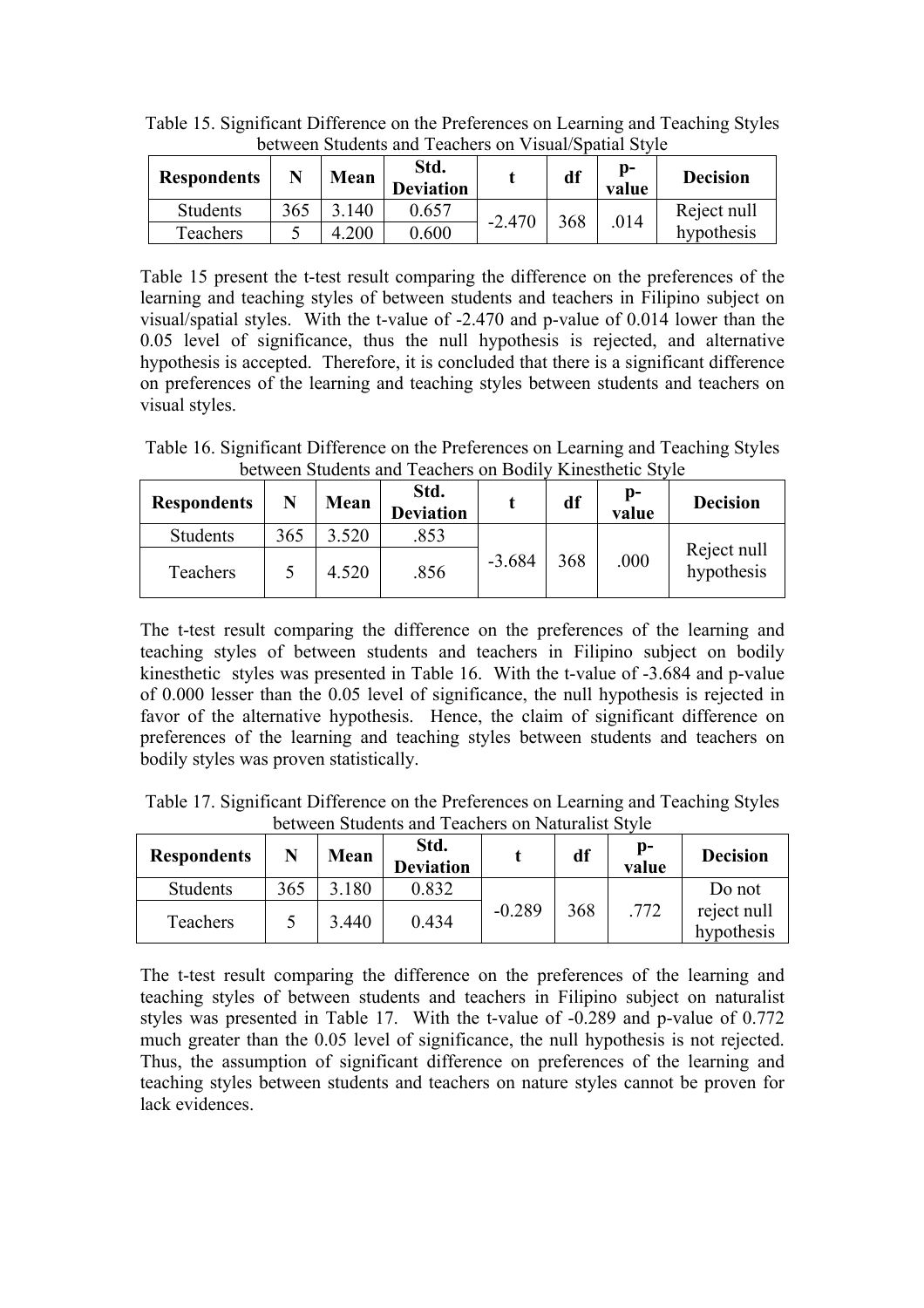| <b>Respondents</b> |     | Mean  | Std.<br><b>Deviation</b> |          | df  | p-<br>value | <b>Decision</b>           |
|--------------------|-----|-------|--------------------------|----------|-----|-------------|---------------------------|
| Students           | 365 | 3.440 | 0.849                    |          |     |             | Do not                    |
| Teachers           |     | 3.840 | 0.555                    | $-1.821$ | 368 | .069        | reject null<br>hypothesis |

Table 18. Significant Difference on the Preferences on Learning and Teaching Styles between Students and Teachers on Musical/Rhythmic Style

The t-test result comparing the difference on the preferences of the learning and teaching styles of between students and teachers in Filipino subject on musical/rhythmic styles was presented in Table 18. With the t-value of -1.821 and pvalue of 0.069 little higher than the 0.05 level of significance, the null hypothesis is not rejected. Thus, the statement of significant difference on preferences of the learning and teaching styles between students and teachers on music styles cannot be proven for lack evidences.

Table 19. Significant Difference on the Preferences on Learning and Teaching Styles between Students and Teachers on Interpersonal Style

| <b>Respondents</b> |     | Mean  | Std.<br><b>Deviation</b> |          | df  | p-<br>value | <b>Decision</b>           |
|--------------------|-----|-------|--------------------------|----------|-----|-------------|---------------------------|
| <b>Students</b>    | 365 | 3.470 | 0.758                    |          |     |             | Do not                    |
| Teachers           |     | 3.961 | 0.626                    | $-1.561$ | 368 | .119        | reject null<br>hypothesis |

The t-test result comparing the difference on the preferences of the learning and teaching styles of between students and teachers in Filipino subject on interpersonal styles was presented in Table 19. With the t-value of -1.561 and p-value of 0.119 much greater than the 0.05 level of significance, the null hypothesis is not rejected. Thus, the assumption of significant difference on preferences of the learning and teaching styles between students and teachers on inter styles cannot be proven for lack evidences.

Table 20. Significant Difference on the Preferences on Learning and Teaching Styles between Students and Teachers on Intrapersonal Style

| <b>Respondents</b> |     | Mean  | Std.<br><b>Deviation</b> |          | df  | D-<br>value | <b>Decision</b>       |
|--------------------|-----|-------|--------------------------|----------|-----|-------------|-----------------------|
| <b>Students</b>    | 365 | 3.140 | 0.711                    | $-1.611$ | 368 | .108        | Do not reject<br>null |
| Teachers           |     | 3.800 | 0.713                    |          |     |             | hypothesis            |

The t-test result comparing the difference on the preferences of the learning and teaching styles of between students and teachers in Filipino subject on intrapersonal styles was presented in Table 20. With the t-value of -1.611 and p-value of 0.108 higher than the 0.05 level of significance, the null hypothesis is not rejected. Thus, the assumption of significant difference on preferences of the learning and teaching styles between students and teachers on intra styles cannot be proven for lack evidences.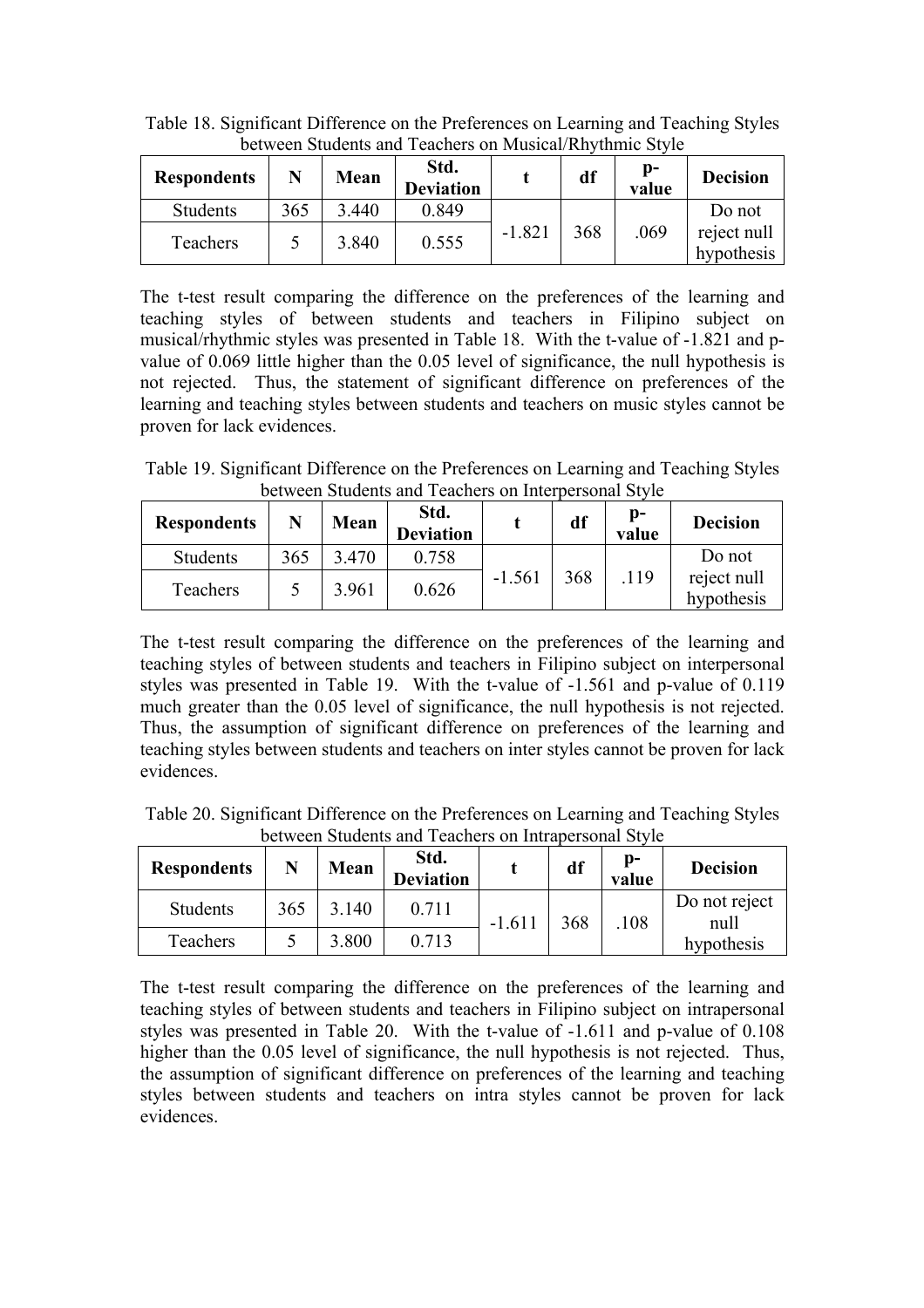| <b>Respondents</b> | N   | Mean  | Std.<br><b>Deviation</b> |          | df  | Ŋ-<br>value | <b>Decision</b>                     |  |  |  |  |  |
|--------------------|-----|-------|--------------------------|----------|-----|-------------|-------------------------------------|--|--|--|--|--|
| <b>Students</b>    | 365 | 3.100 | 0.694                    | $-0.891$ |     | .374        | Do not reject<br>null<br>hypothesis |  |  |  |  |  |
| Teachers           |     | 3.680 | 0.510                    |          | 368 |             |                                     |  |  |  |  |  |

Table 21. Significant Difference on the Preferences on Learning and Teaching Styles between Students and Teachers on Existential Style

The t-test result comparing the difference on the preferences of the learning and teaching styles of between students and teachers in Filipino subject on existential styles was presented in Table 21. With the t-value of -0.891 and p-value of 0.374 greater than the 0.05 level of significance, the null hypothesis is not rejected. Thus, the assumption of significant difference on preferences of the learning and teaching styles between students and teachers on exist styles cannot be proven for lack evidences.

Table 22. Significant Difference on the Preferences on Learning and Teaching Styles between Students and Teachers of Filipino

| <b>Respondents</b> | N   | Mean  | Std.<br><b>Deviation</b> |          | df  | p-<br>value | <b>Decision</b>    |  |  |  |  |
|--------------------|-----|-------|--------------------------|----------|-----|-------------|--------------------|--|--|--|--|
| <b>Students</b>    | 365 | .308  | 0.599                    | $-2.239$ |     |             | Reject             |  |  |  |  |
| Teachers           |     | 3.911 | 0.548                    |          | 368 | .026        | null<br>hypothesis |  |  |  |  |

Table 22 shows the t-test result comparing the difference on the overall preferences of the learning and teaching styles of between students and teachers in Filipino subject. With the t-value of -2.239 and p-value of 0.026 lesser than the 0.05 level of significance, thus there is a strong evidence not reject the null hypothesis and accept the alternative hypothesis. Hence, the overall claim that there is significant difference on preferences of the learning and teaching styles between students and teachers have been be proven with strong statistical evidences.

## **Conclusions**

Based on the findings of the study, the following conclusions are drawn:

1. The teaching and learning styles of the teachers and the students are almost the same, hence they complement each other's styles.

2. Teaching Module could be developed based on the identified learning and teaching styles of the students and teachers.

## **Recommendations**

Based on the findings and conclusions of the study, the following recommendations are offered:

1. The Learning Module should be reproduced for the use of the Filipino-8 classes during  $1<sup>st</sup>$  quarter of the school year at Eusebio High School and other Filipino teachers at District II Division of Pasig City. This should be done with the support of the school principal of the researcher.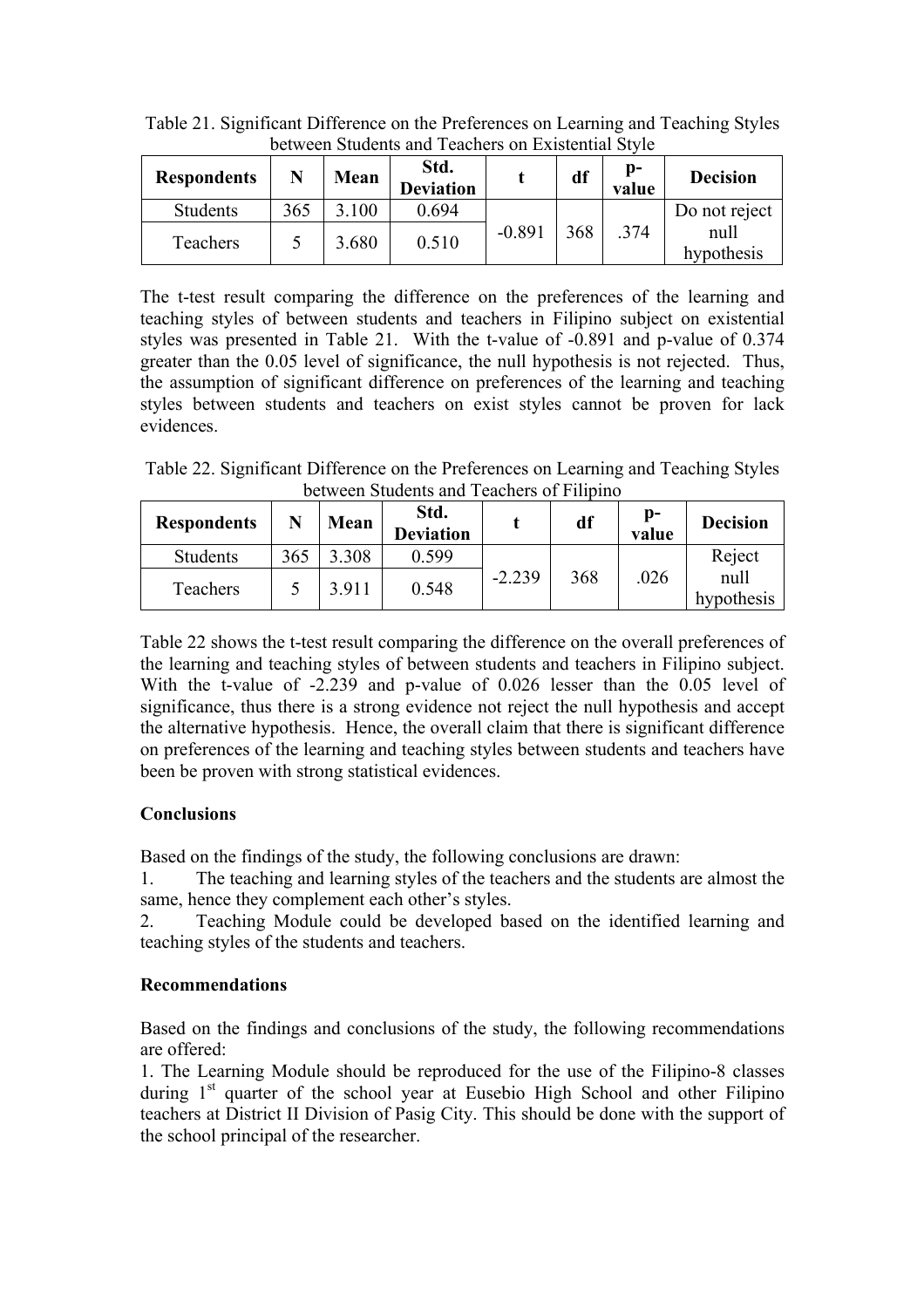2. Other Filipino teachers should develop similar Learning Modules for their classes based on the preferred learning styles of the students using the Learning Module as a model.

3. More activities should be developed by the team of Filipino teachers at Eusebio High School to cover the remaining quarters of the school year for Filipino subject matter using the different learning styles preferred by the students.

4. A parallel study should be conducted by other subject teacher researchers to determine the learning styles of the students so that they could use the findings as bases for adjusting the styles to be used by them in teaching their students.

5. The developed Learning Module in Filipino-8 ( $1<sup>st</sup>$  Quarter ) should be validated by the researcher and other Filipino teachers in Grade 8 to determine its effectiveness in terms of the development of their knowledge, skills and attitudes in Filipino-8.